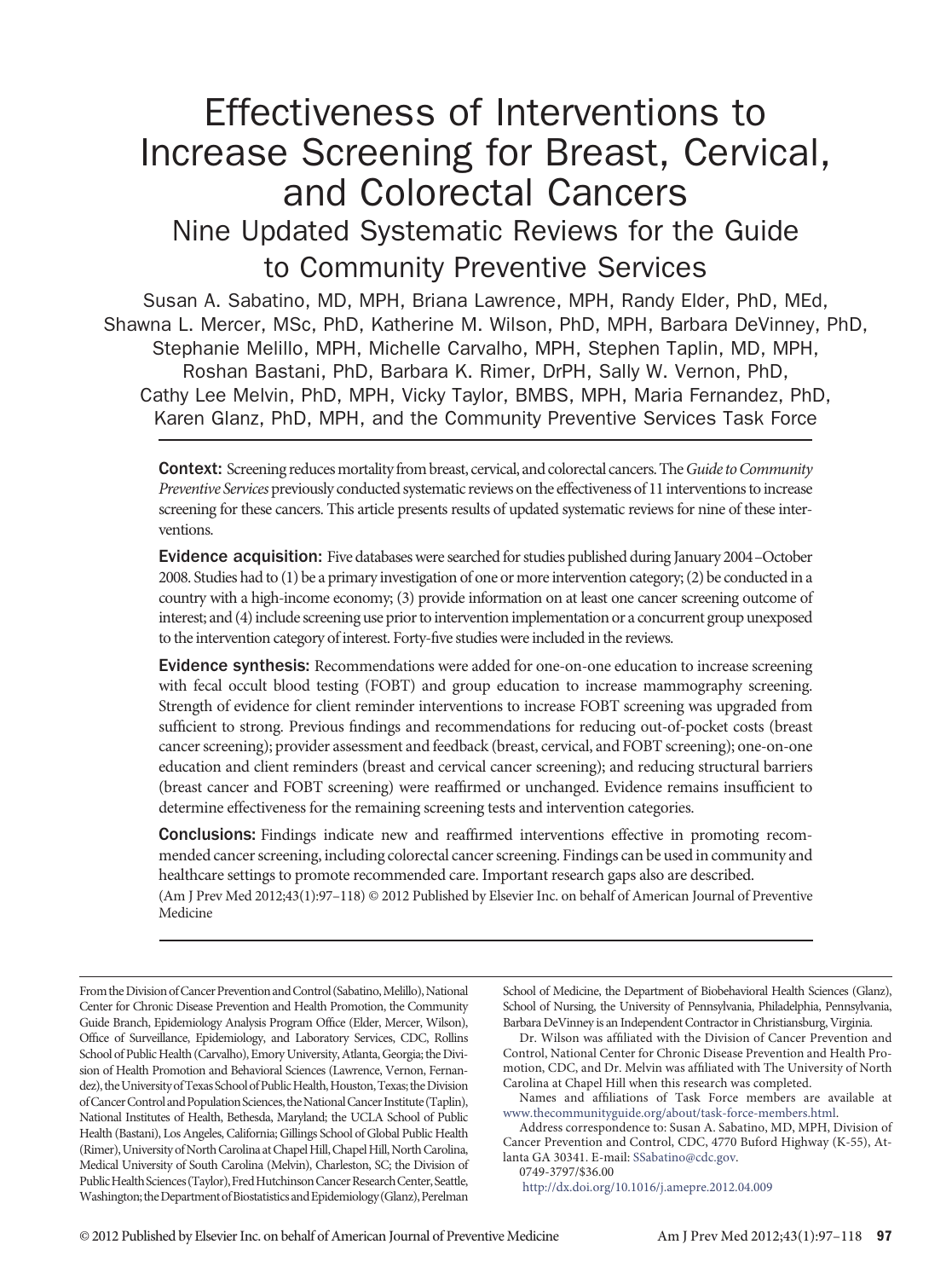### Context

Canc[er](#page-17-0) is t[h](#page-17-1)e second-lead[i](#page-17-1)ng cause of death in the U.S.<sup>1</sup> According to U.S. Cancer Statistics,<sup>2</sup> more than 560,000 people died from cancer in 2007.<br>Screening reduces cancer mortality, and in some cases. U.S.<sup>1</sup> According to U.S. Cancer Statistics,<sup>2</sup> more than 560,000 people died from cancer in 2007. Screening reduces cancer mortality, and in some cases, incidence from breast, cervical, and colorectal cancers.<sup>3-5</sup> The U.S. Preventive Services Task Force recommends age-appropriate screening for breast cancer with mammography; cervical cancer with Pap tests; and colorectal cancers with fecal occult blood test (FOBT), flexible sigmoidoscopy, or colonoscopy. $3-5$ 

Although screening use has improved over time for several screening tests,  $6-8$  rates are still suboptimal. This is particularly true for colorectal cancer screening; approximately 35%–50% of the population has not been screened at recommended intervals. $8-11$  For breast cancer screening, 25%–30% of age-eligible women report not having had recent mammograms<sup>6,11</sup>; for cervical cancer screening, approximately 20% of women aged 18 –44 years have not had Pap tests within the prior 3 years.<sup>[6,11](#page-17-3)</sup> Rates of regular screening use are even lower,  $12,13$  and screening rates have not risen in recent years.<sup>[14](#page-18-2)</sup> Further, for many cancers, there are disparities in screening use for underserved groups, such as those with low income, no insurance, or no usual source of care.<sup>8,11,14-16</sup> Interventions to increase appropriate screening use can help achieve national screening objectives [\(www.healthy](http://www.healthypeople.gov/2020)[people.gov/2020\)](http://www.healthypeople.gov/2020) and save lives, and may reduce disparities in screening.

The*Guide to Community Preventive Services*(*Community Guide*), under the guidance of the independent, nonfederal Community Preventive Services Task Force (the Task Force), previously conducted systematic reviews $17-20$  on effectiveness of interventions to increase screening for breast, cervical, and colorectal cancers. Evidence for reviews was based on studies published between 1966 and 2004, and provided the basis for Task Force recommendations for intervention use. Interventions selected for these reviews were included in one of three strategies conceptualized to increase screening: increasing community demand for screening, reducing barriers to access, and increasing screening service delivery by healthcare providers. The fırst two strategies included client-directed approaches; the third strategy included provider-directed approaches to promote use of appropriate screening.

Eleven intervention categories were defıned and grouped within these three strategies, which are as follows:

● client reminders, client incentives, one-on-one education, group education, mass media, and small media (increasing community demand);

- reducing client out-of-pocket costs and reducing structural barriers (enhancing access);
- provider reminders, provider assessment and feedback, and provider incentives (increasing provider delivery).

Findings from these reviews led to Task Force recommendations for seven interventions to increase use of one or more of these recommended cancer screening tests. There was insuffıcient evidence to determine the effectiveness for remaining intervention categories.<sup>17-20</sup>

Given the number of intervention categories for which effectiveness was not established for one or more cancer screening sites, the relative lack of evidence across reviews for colorectal cancer screening, and the particular need to increase uptake of colorectal cancer screening in appropriate populations, the *Community Guide* team, Task Force, and the Cancer Prevention and Control Research Network (CPCRN) sought to update these systematic reviews. This article presents results from the updated reviews of effectiveness for group education, one-on-one education, client incentive, client reminder, mass media, reducing out-of-pocket costs, reducing structural barriers, provider assessment and feedback, and provider incentive interventions to increase screening for breast, cervical, and colorectal cancers. Summary Task Force fındings from the original reviews and from these updates are presented in [Table 1.](#page-2-0)

These updated reviews sought to address three questions:

- whether interventions for which there was insuffıcient evidence to determine effectiveness in the previous  $\mathrm{reviews}^{17-20}$  now had sufficient evidence to determine effectiveness;
- whether additional evidence would lead to a change in fındings for interventions found to have suffıcient or strong evidence of effectiveness on previous review;
- what important research gaps remain.

An updated review for small media interventions is underway. A review<sup>[17](#page-18-3)</sup> of provider reminders was published recently.

# Evidence Acquisition

Methods for conducting the original *Community Guide* systematic reviews of interventions to increase breast, cervical, and colorectal cancer screening are described elsewhere.<sup>21</sup> These methods were followed for the current updates with the exception of adaptations described in this section.

Analytic frameworks for the three primary strategies assessed through updated reviews are shown in [Figures 1–](#page-3-0)[3.](#page-4-0) These frameworks are unchanged from those used in the original reviews with the exception that they were revised to incorporate healthcare system factors. Updated reviews used the same primary strategies,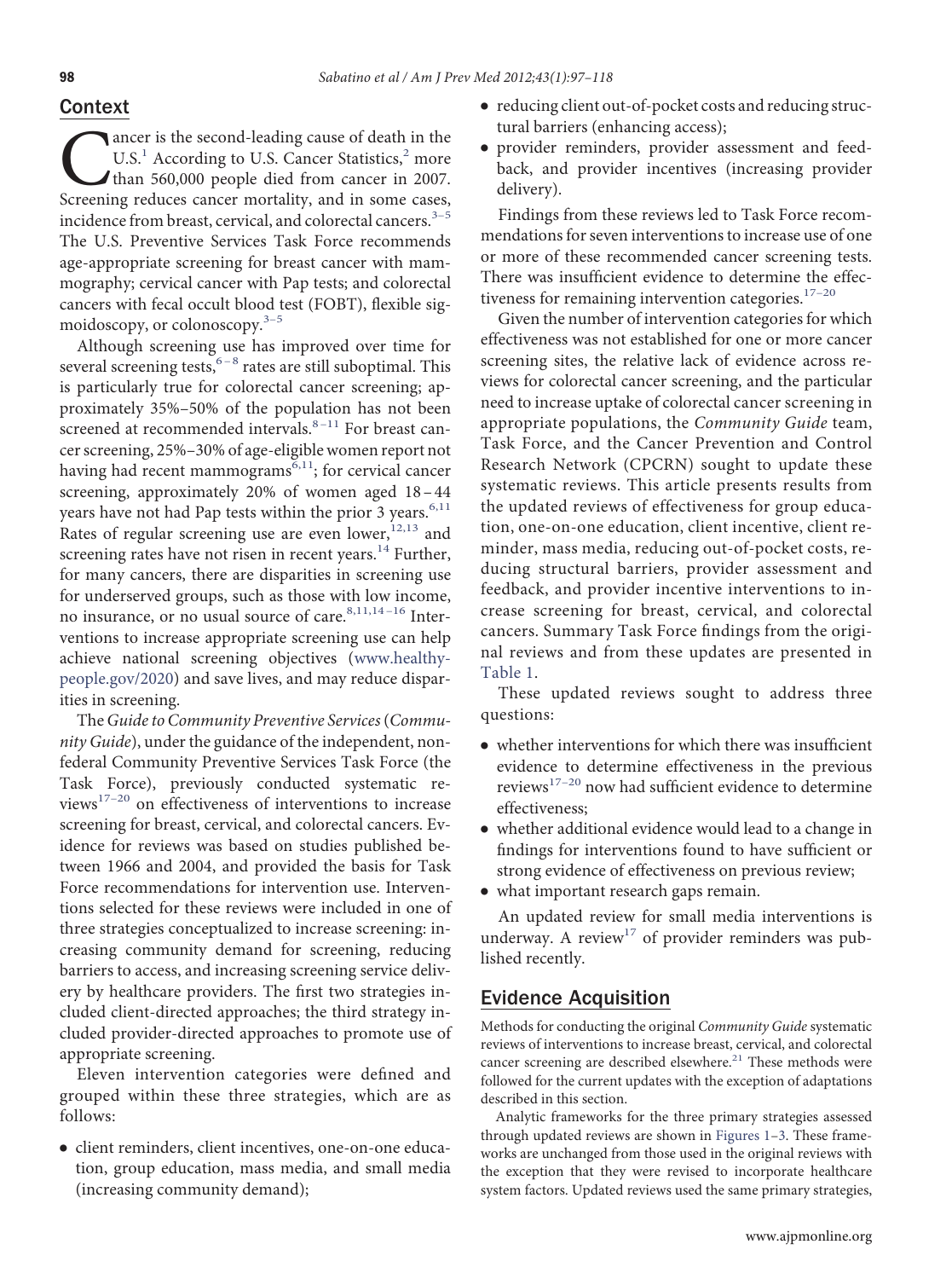| Intervention                                           | Original review findings <sup>b</sup>         | <b>Updated review findings</b>                |
|--------------------------------------------------------|-----------------------------------------------|-----------------------------------------------|
| INCREASING COMMUNITY DEMAND FOR SCREENING              |                                               |                                               |
| Group education                                        |                                               |                                               |
| Breast cancer screening                                | Insufficient evidence                         | Recommended: sufficient evidence              |
| Cervical cancer screening                              | Insufficient evidence                         | Insufficient evidence                         |
| Colorectal cancer screening                            | Insufficient evidence                         | Insufficient evidence                         |
| One-on-one education                                   |                                               |                                               |
| Breast cancer screening                                | Recommended: strong evidence                  | Recommended: strong evidence                  |
| Cervical cancer screening                              | Recommended: strong evidence                  | Recommended: strong evidence                  |
| Colorectal cancer screening                            | Insufficient evidence                         | Recommended: sufficient evidence <sup>c</sup> |
| Client reminders <sup>d</sup>                          |                                               |                                               |
| Breast cancer screening                                | Recommended: strong evidence                  | Recommended: strong evidence                  |
| Cervical cancer screening                              | Recommended: strong evidence                  | Recommended: strong evidence                  |
| Colorectal cancer screening                            | Recommended: sufficient evidence <sup>c</sup> | Recommended: strong evidence <sup>c</sup>     |
| <b>Client incentives</b>                               |                                               |                                               |
| Breast cancer screening                                | Insufficient evidence                         | Insufficient evidence                         |
| Cervical cancer screening                              | Insufficient evidence                         | Insufficient evidence                         |
| Colorectal cancer screening                            | Insufficient evidence                         | Insufficient evidence                         |
| Mass media                                             |                                               |                                               |
| Breast cancer screening                                | Insufficient evidence                         | Insufficient evidence                         |
| Cervical cancer screening                              | Insufficient evidence                         | Insufficient evidence                         |
| Colorectal cancer screening                            | Insufficient evidence                         | Insufficient evidence                         |
| INCREASING COMMUNITY ACCESS TO SCREENING               |                                               |                                               |
| <b>Reducing structural barriers</b>                    |                                               |                                               |
| Breast cancer screening                                | Recommended: strong evidence                  | Recommended: strong evidence                  |
| Cervical cancer screening                              | Insufficient evidence                         | Insufficient evidence                         |
| Colorectal cancer screening                            | Recommended: strong evidence <sup>c</sup>     | Recommended: strong evidence <sup>c</sup>     |
| Reducing out-of-pocket costs                           |                                               |                                               |
| Breast cancer screening                                | Recommended: sufficient evidence              | Recommended: sufficient evidence              |
| Cervical cancer screening                              | Insufficient evidence                         | Insufficient evidence                         |
| Colorectal cancer screening                            | Insufficient evidence                         | Insufficient evidence                         |
| INCREASING PROVIDER DELIVERY OR PROMOTION OF SCREENING |                                               |                                               |
| Provider assessment and feedback                       | Recommended: sufficient evidence <sup>c</sup> | Recommended: sufficient evidence <sup>c</sup> |
| <b>Provider incentives</b>                             | Insufficient evidence                         | Insufficient evidence                         |

#### <span id="page-2-0"></span>Table 1. Original and updated Community Preventive Services Task Force findings<sup>a</sup> for cancer screening interventions

<sup>a</sup>Strength of evidence based on the number of available studies, the suitability of study design for evaluating effectiveness, the quality of execution of studies, the consistency of results across studies, and the magnitude of effect. $21,23$ 

<sup>b</sup>Findings published in Baron et al.<sup>[18,19](#page-18-5)</sup> and Sabatino et al.<sup>[20](#page-18-6)</sup>

<sup>c</sup>Insufficient evidence to determine effectiveness for colorectal cancer screening with tests other than FOBT

<sup>d</sup>For client reminders, the original review was limited to studies with greatest design suitability (e.g., RCTs) because of the large number of such studies identified. All update studies for client reminder interventions had greatest design suitability except for one. That study was not included in the assessment of absolute change in screening use for cervical or colorectal cancer, and exclusion of that study did not change overall conclusions for any of the three cancer screening sites.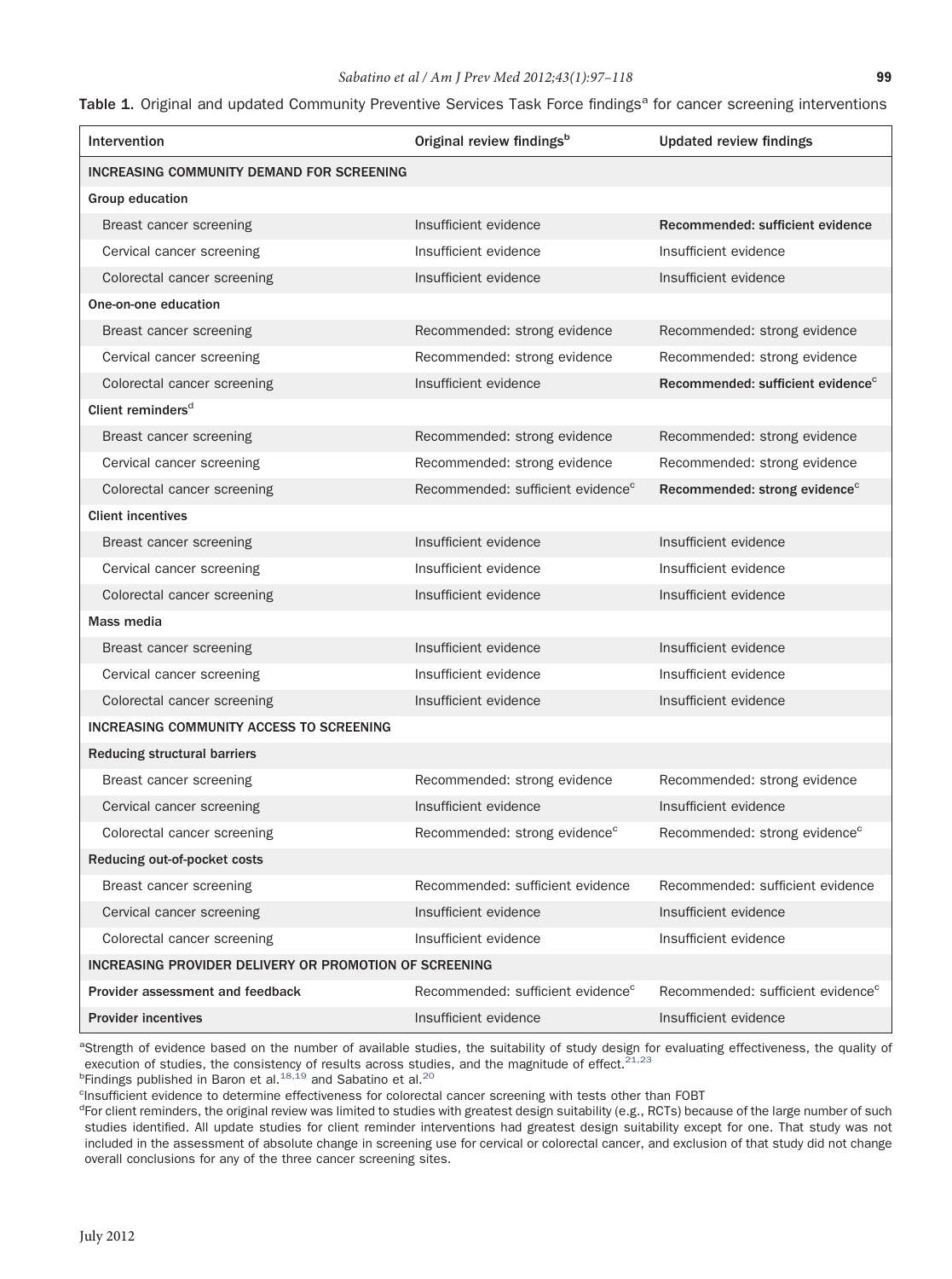

<span id="page-3-0"></span>Figure 1. Analytic framework: client-directed interventions to increase community demand for cancer screening services educ, education

intervention categories, and defınitions as the original reviews. This report includes updates for nine of these reviews.

#### Reaffirmation Updates, Interval Updates, and Full Updates

Three types of update approaches were possible. The approach selected by the team depended on strength of evidence in the original review. Where evidence of effectiveness was strong or sufficient [\(Table 1\)](#page-2-0), the team pursued reaffirmation and interval updates, respectively. Where evidence was insuffıcient to determine effectiveness, full updates were undertaken. For reaffırmation updates, evidence from studies identifıed during update was compared with evidence from the original review for consistency. In the interest of effıciency, scoring studies for quality of execution, whereby the internal validity of included studies was assessed using a standardized *Community Guide* process,<sup>21</sup> was not required, because these interventions previously were determined to have strong evidence of effectiveness.

For interval updates, evidence from update studies also was compared with that from the original review. For these updates, studies were scored for quality of execution.<sup>21</sup> For full updates, evidence from the update was combined with evidence from the original review and synthesized using standard *Community Guide* methods.<sup>21</sup> In some instances where reaffirmation or interval updates were undertaken, evidence from both reviews was combined to address specifıc research questions of interest identifıed by the team.

Updated reviews were based on evidence from literature published between January 2004 and October 2008. Although some studies in the original review were published in 2004, the original reviews did not include the entire calendar year of 2004. Thus, 2004 was included in the search strategy for updated reviews. Studies



Figure 2. Analytic framework: client-directed interventions to increase community access to cancer screening services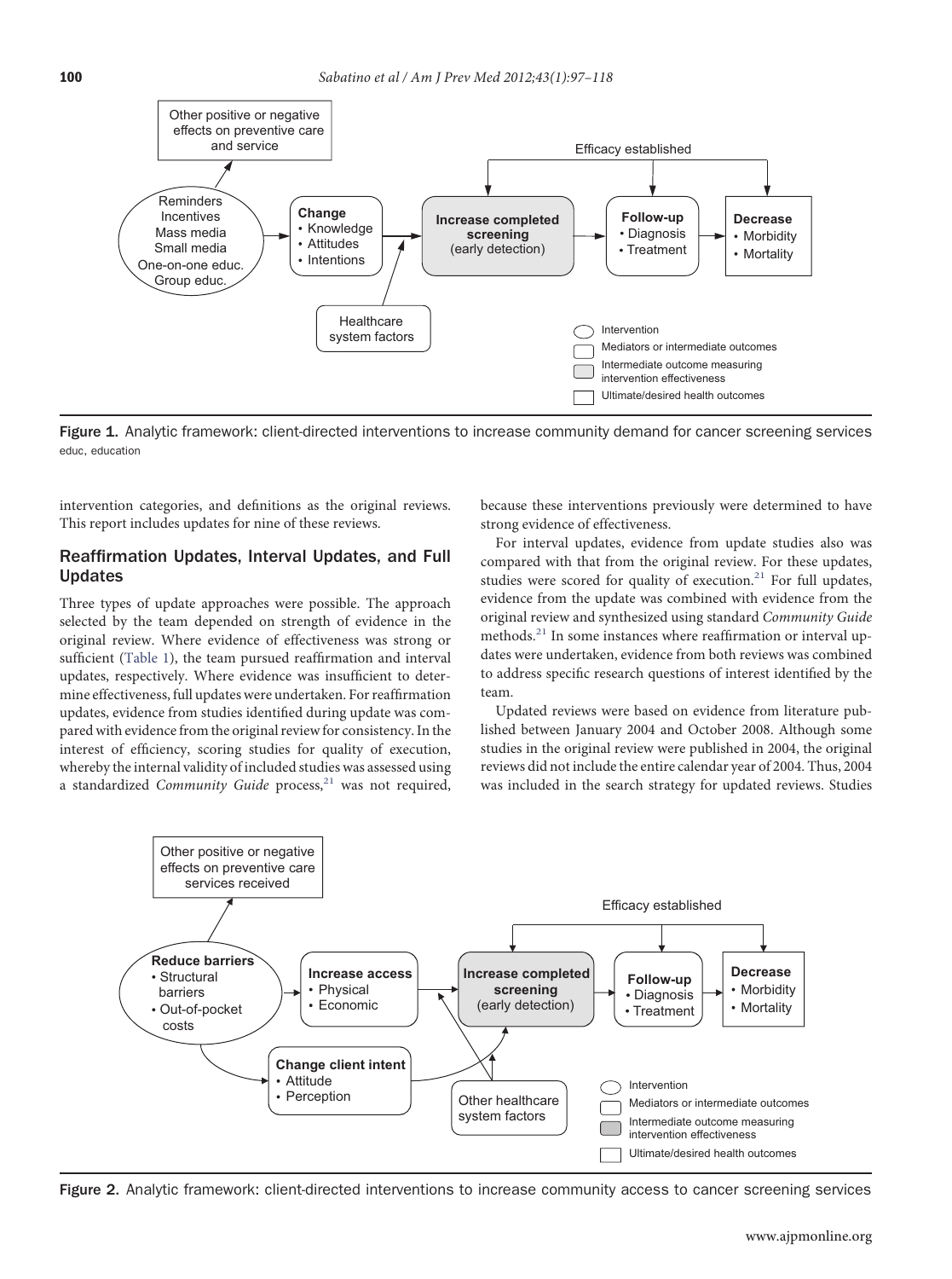

<span id="page-4-0"></span>Figure 3. Analytic framework: provider-directed interventions to increase screening for breast, cervical, and colorectal cancers

from 2004 included in the original reviews were excluded from the body of evidence for updates.

The team searched fıve computerized databases for potentially eligible studies (MEDLINE; the Cumulative Index to Nursing and Allied Health database [CINAHL]; the Chronic Disease Prevention database [CDP, Cancer Prevention and Control subfıeld]; PsycINFO; and the Cochrane Library databases). (Search terms are available at [www.thecommunityguide.org/cancer/screening/](http://www.thecommunityguide.org/cancer/screening/provider-oriented/supportingmaterials/SSclient_provider.html) [provider-oriented/supportingmaterials/SSclient\\_provider.html.](http://www.thecommunityguide.org/cancer/screening/provider-oriented/supportingmaterials/SSclient_provider.html)) The team also reviewed citations received from team members and reference lists from articles, as appropriate. Conference abstracts were not included.

The search identifıed 18,906 citations for which titles and abstracts were screened for potential relevance to the interventions and outcomes of interest. Full-text review was undertaken for 319 of these articles. As in the original reviews, studies had to (1) be a primary investigation of at least one of the defıned intervention categories; (2) be conducted in a country with a high-income economy<sup>21</sup> to increase applicability to the U.S.<sup>22</sup>; (3) provide information on one or more cancer screening outcomes of interest (breast, cervical, and/or colorectal cancer screening); and (4) include a comparison group that either reflected screening use prior to intervention implementation or a concurrent group unexposed to the intervention category of interest. A total of 45 studies qualifıed for these reviews.

Qualifying studies were abstracted independently by two abstractors using a standardized abstraction form. Following *Community Guide* methods, information about study design suitability, quality of execution, sample, intervention and comparison groups, outcomes, and effect was abstracted. When necessary, conflicts were resolved by review by a third team member. Design suitability categories included greatest, moderate, and least suitable according to *Community Guide* rules.<sup>23</sup> Quality of execution is used to assess biases and limitations in study execution. Quality was categorized as good, fair, or limited.<sup>23</sup> Studies of limited quality were excluded from analyses, consistent with *Community Guide* rules.

Consistent with previous reviews, intervention effectiveness was evaluated by examining the difference between change in screening use in the intervention group attributable to the intervention and concurrent change in the comparison group. When this was not possible, effectiveness was evaluated either by examining the difference in post-intervention screening use between groups or change from pre-intervention to post-intervention in the same group, depending on the data available. Interpretation of fındings and conclusions followed *Community Guide* rules, with evidence about intervention effectiveness categorized as strong evidence of effectiveness, suffıcient evidence of effectiveness, or insuffıcient evidence to determine effectiveness, based on number of available studies, suitability of study design for evaluating effectiveness, quality of execution of studies, consistency of results across studies, and magnitude of effect. $21,23$ 

Conclusions of insuffıcient evidence to determine effectiveness do not indicate that interventions are ineffective, but rather that more information is needed to determine whether or not interventions are effective. The number of studies required to determine effectiveness varied depending on the quality of execution and design suitability of studies included.<sup>23</sup> Information about populations and settings for which recommendations are relevant is provided in the Applicability sections. According to*Community Guide* rules, $^{21}$  where evidence of intervention effectiveness was sufficient or strong, information about effectiveness, applicability, additional benefıts and potential harms, barriers to implementation, and research gaps was summarized. Where evidence was insuffıcient to determine effectiveness, remaining questions about effectiveness were summarized.

For client reminders, the original review was limited to studies with greatest design suitability (e.g., RCTs), because of the large number of such studies identifıed. However, the updated reviews were expanded to include all designs to maximize the potential to address additional research questions, including examining incremental effects of client reminder interventions when added to other interventions. All update studies had greatest design suitability except for one study. This study was not included in the assessment of absolute change in screening use for cervical or colorectal cancer. Exclusion of this study did not change overall conclusions for any of the three cancer screening sites.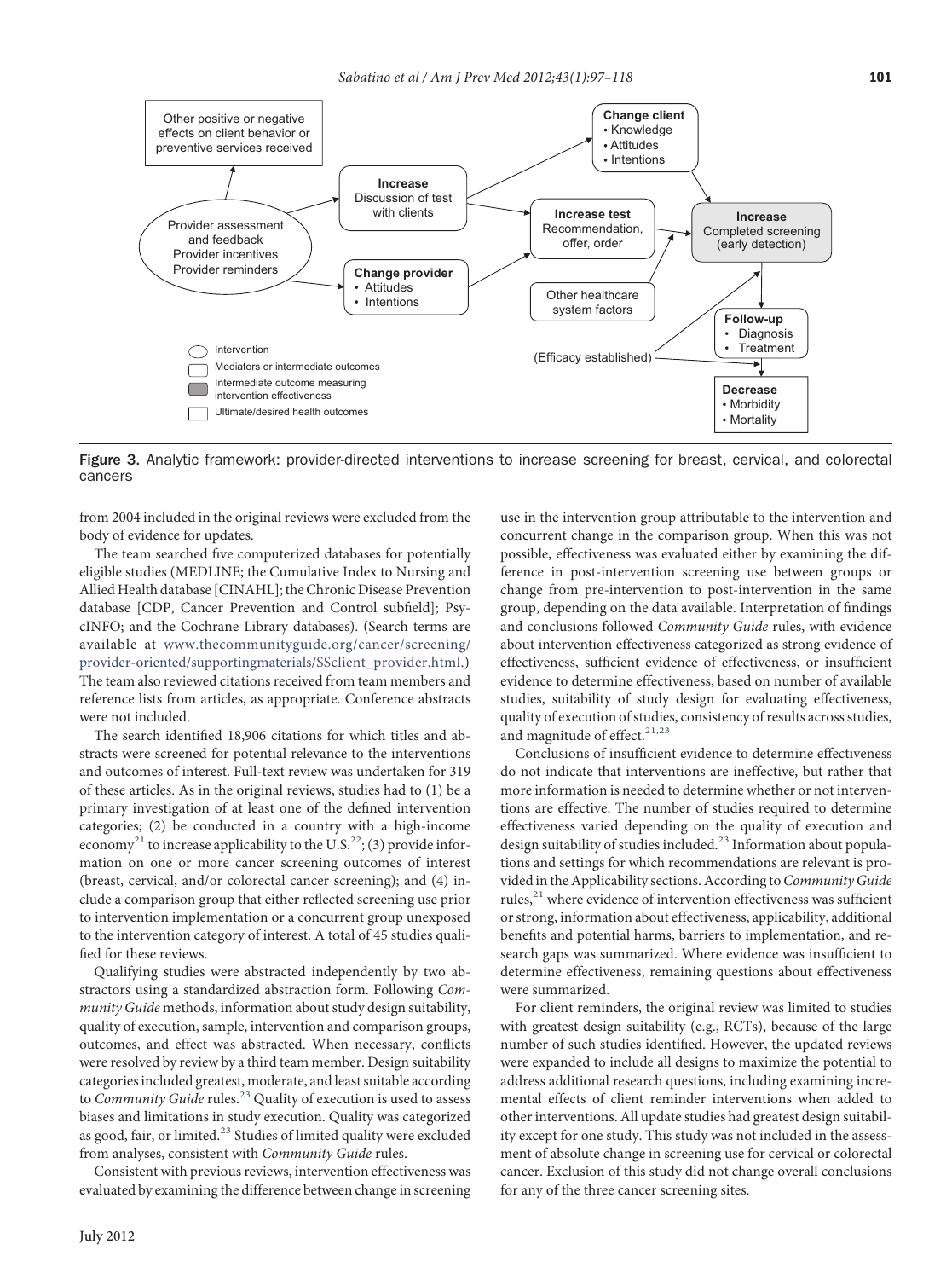As in the original reviews of provider-directed interventions, studies that reported only screening tests recommended or offered but not completed were not included in the determination of intervention effectiveness. These studies could be used to provide information about applicability, implementation, and other effects. Also consistent with the original reviews, [17,20](#page-18-3) effectiveness of provider-directed interventions was determined by considering evidence across all three cancer screening sites combined, as long as there were not differences in effectiveness by screening test. Additional information about *Community Guide* methods is available at [www.thecommunityguide.org/](http://www.thecommunityguide.org/about/methods.html) [about/methods.html.](http://www.thecommunityguide.org/about/methods.html)

### Evidence Synthesis

### Increasing Community Demand for Screening: Group Education

Definition. Group education conveys information about indications for, benefıts of, and ways to overcome barriers to screening with goals of informing, encouraging, and motivating participants to seek recommended screening. Group education usually is conducted by health professionals or by trained lay people who use presentations or other teaching aids in lectures or interactive formats; they often incorporate role modeling or other methods. Group education can be given to a variety of groups, in different settings, and by different types of educators with different backgrounds and styles.

Breast cancer screening promotion (full update). Of 13 qualifying studies of group education interventions to increase breast cancer screening,  $\tan \frac{1}{2}$  had greatest design suitability with good to fair quality of execution, and three $34-36$  had least suitable designs with fair quality of execution. Twelve studies<sup>24-34,36</sup> examined postintervention completion of mammography screening, as determined by self-report. One study<sup>[35](#page-18-11)</sup> examined county-level mammography rates. Most studies<sup>24,26-35</sup> used interactive education programs with one or more sessions intended to improve participants' screening awareness, knowledge, and attitudes. Eight studies focused specifıcally on breast cancer, and four others addressed multiple cancers. Where specifıed, interventions were conducted in the U.S. and specifıcally targeted mi-nority<sup>26-28,32-36</sup> and elderly<sup>[25,26,29,31,35](#page-18-13)</sup> populations. An additional study $30$  targeted self-identified gay, lesbian, and transgendered participants. Most programs were delivered in churches or homes within communities.

Of these studies, 12, with 13 intervention arms (one report  $24$ included two study arms), yielded a post-intervention median absolute percentage point change of 11.5 (interquartile interval  $[IQI] = 5.5, 24.0$ . Results from the remaining study<sup>[32](#page-18-15)</sup> could not be expressed as an absolute percentage point change. It reported AORs of receiving a mammogram at group  $(0.82, 95\% \text{ CI} = 0.44, 1.56)$  and individual

 $(1.31, 95\% \text{ CI} = 0.99, 1.74)$  levels. Group-level analysis was adjusted for baseline measures and screening behaviors. Individual-level analysis was adjusted additionally for intervention group, level of acculturation, age, education, and insurance status.

Cervical cancer screening promotion (full update). Five studies qualified for the combined body of evidence; one study<sup>[37](#page-18-16)</sup> identified during update was excluded because of limited quality of execution. Three qualifying studies<sup>[26,28,32](#page-18-12)</sup> had greatest design suitability and fair quality of execution and two $36,38$  had leastsuitable designs and fair quality of execution. Four stud-ies<sup>[26,28,36,38](#page-18-12)</sup> examined self-reported Pap test use. For one study, $36$  the type of education (interactive or didactic) could not be determined; the four remaining studies included an interactive format. Education sessions were delivered by lay health workers or peer facilitators in three studies<sup>[28,32,36](#page-18-18)</sup> and by health professionals in the others. Where specifıed, interventions were conducted in the U.S., among African Americans, Latin Americans, Filipino Americans, and whites, and in populations of low- to mixed- or middle-class SES. Most programs were delivered in churches or homes in the community.

Data from four studies could be converted to a common metric and yielded a post-intervention absolute median percentage point change in screening completed of 10.6 (range of values: 0 to 59.1). The remaining study<sup>[32](#page-18-15)</sup> reported an AOR of receiving a Pap test at group (0.69  $[95\% \text{ CI} = 0.41, 1.19]$  and individual  $(1.12 \text{ } [95\%$  $CI = 0.91, 1.37$ ]) levels. ORs were adjusted for factors described in Breast Cancer Screening Promotion, above.

Colorectal cancer screening promotion (full up-date). Two studies<sup>[36,39](#page-18-17)</sup> were included in the combined body of evidence. One study<sup>[39](#page-18-19)</sup> with three intervention arms had greatest study design suitability and good qual-ity of execution. The other<sup>[36](#page-18-17)</sup> had least-suitable design and fair quality of execution. Both studies examined postintervention changes in colorectal cancer screening by FOBT as determined by the proportion of returned FOBT kits. One study<sup>[39](#page-18-19)</sup> offered interactive group sessions delivered by peer facilitators, and the other<sup>[36](#page-18-17)</sup> offered sessions delivered by *promotoras* with an in-class format. For this study, the team was unable to determine if discussions were delivered in an interactive or didactic format. Interventions were interactive education programs delivered in churches or homes in the community. Populations included Latinas, African Americans, and white Americans. The two studies included four intervention arms and yielded a median absolute percentage point change of 4.4 (range of values:  $-13$  to 37).

Conclusion. According to *Community Guide* rules of evidence, there is now suffıcient evidence that group education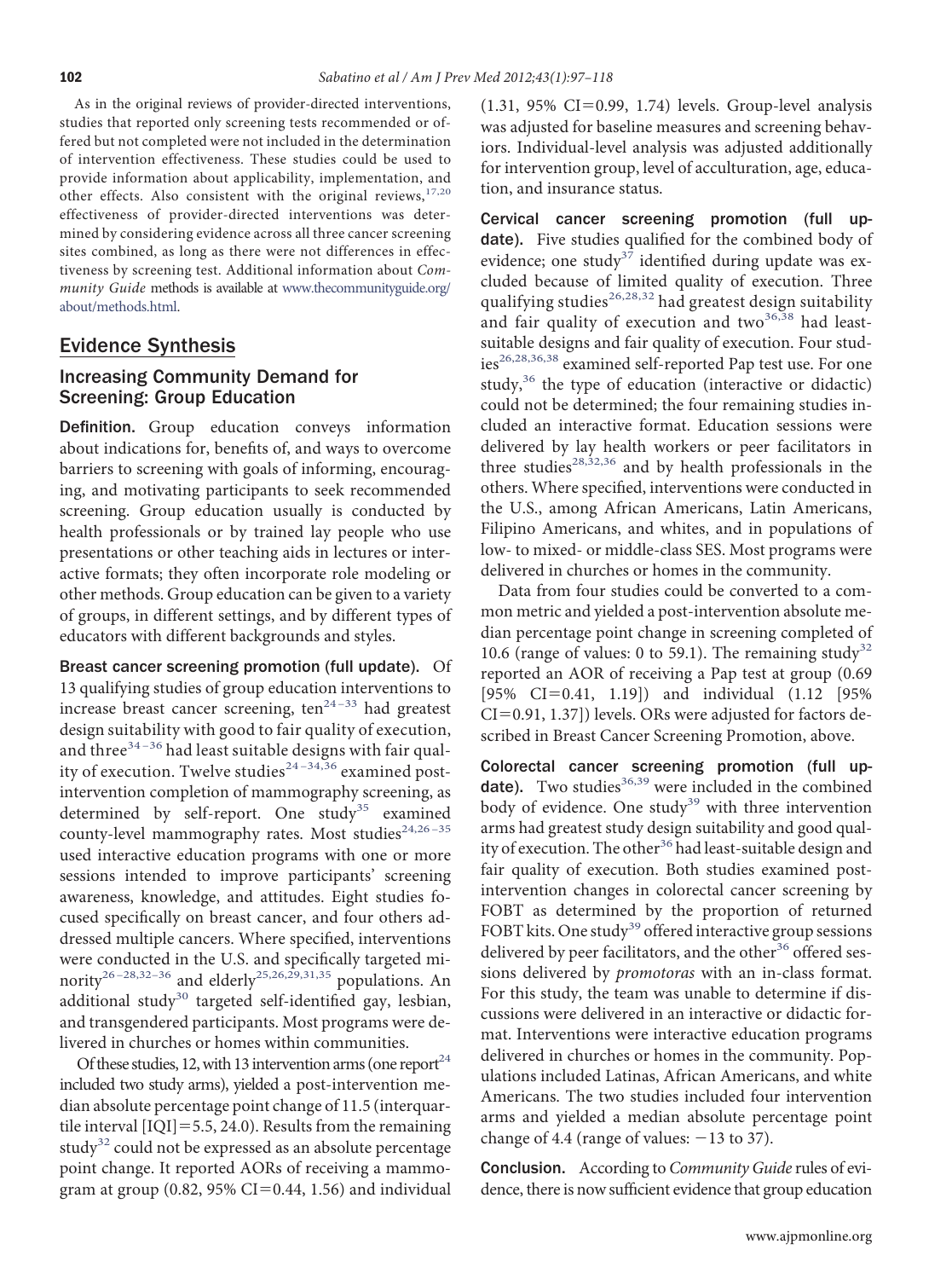is effective in increasing screening for breast cancer [\(Table 1\)](#page-2-0). There still is insuffıcient evidence to determine the effectiveness of group education in increasing screening for cervical cancer and colorectal cancer because of small numbers of studies, methodologic limitations of identifıed studies, and inconsistent fındings.

Applicability. Based on populations and settings included in these studies, group education interventions to increase breast cancer screening should be applicable across a range of settings and populations, provided they are adapted to target populations and delivery context. Results from studies targeting specialized populations may not be generalizable to interventions directed at the general population.

### Increasing Community Demand for Screening: One-on-One Education

Definition. One-on-one education conveys information to individuals by telephone or in person about indications for, benefıts of, and ways to overcome barriers to screening with the goal of informing, encouraging, and motivating people to seek recommended screening. These messages are delivered by healthcare workers or other health professionals, lay health advisors, or volunteers, and are conducted in medical, community, worksite, or household settings. Interventions can be untailored to address the overall target population or tailored according to individual assessments to address the recipient's individual characteristics, beliefs, or perceived barriers to screening. As defıned for this review, one-on-one education may be accompanied by a small media or a client reminder component.

Breast cancer screening promotion (reaffirmation up-date). The original review<sup>[18](#page-18-5)</sup> found strong evidence of effectiveness based on a median increase in mammography use across 23 studies of 9.2 percentage points  $(IQI=4.9, 14.4)$ , and ORs from four additional study arms in the favorable direction. Nine studies $40 - 48$  were included in the update. All had greatest design suitability.

As in the original review,<sup>[18](#page-18-5)</sup> outcomes were assessed by self-report<sup>[40,41,46,47](#page-18-20)</sup> or medical record review.<sup>42-45,48</sup> In-terventions were delivered in the home<sup>40-48</sup> or clinic,<sup>[44](#page-19-0)</sup> by medical<sup>[40,44](#page-18-20)</sup> and nonmedical professionals,  $41-43,45-48$ by telephone,  $40,42,44 - 48$  or in person.  $41,43,44$  Most studies  $\prod_{1}^{1}$  and tailored components.<sup>[40,42–47](#page-18-20)</sup> Studies were con-ducted in the U.S. and included urban<sup>[40,41,44,45,48](#page-18-20)</sup> and rural populations.  $\hspace{0.1mm}^{42,43}$  $\hspace{0.1mm}^{42,43}$  $\hspace{0.1mm}^{42,43}$  Studies included participants who were African-American, Hispanic, 40,41,43,45-48 Asian-American,  $46,47$  and Native American<sup>43</sup>; had low SES had increased risk for breast cancer<sup>46,47</sup>; and were nonadherent with recent screening.

Results from two studies<sup>[46,47](#page-19-1)</sup> of participants with increased breast cancer risk ranged from 1 to 18 percentage point increases in mammography use. Of fıve stud-ies<sup>[40,42,43,45,48](#page-18-20)</sup> of absolute change not specific to participants at increased risk, the median increase for seven intervention arms was 11.9 percentage points (range of values: 6.5 to 15.2).

To compare effects of tailored interventions with those not explicitly tailored (referred to as "untailored"), the team examined evidence from both reviews. Among the studies measuring absolute change, 23 studies $40,42,43,45-47,49-65$  evaluated 30 tailored intervention arms, and demonstrated a median effect of 9.7 percentage points (IQI=6.5, 15.2). For the nine studies<sup>48,56,64,66</sup>-71 evaluating nine untailored intervention arms, the median effect was 6.3 percentage points ( $IQI=2.0, 11.4$ ). Findings from the three studies<sup>[56,64,72](#page-19-3)</sup> in the original review providing intra-study comparisons of tailored versus untailored intervention arms were consistent with the larger effect seen for tailored interventions. No update studies provided information about both tailored and untailored interventions.

To examine the effect of one-on-one education interventions among underserved populations, the team identified nine studies<sup>40,43,45,48-50,52,65,70</sup> from both reviews that described their samples as including predominantly low-income women, or that reported that  $>$ 30% of their sample had income less than \$15,000 –\$20,000. The median effect across 13 effect estimates from these nine studies was 10.4 percentage points ( $IQI=9.4, 15.1$ ), compared with a median of 8.8 percentage points ( $IQI=2.0$ , 14.4) for the remaining 21 studies  $(n=26 \text{ effect})$ estimates).

The team also sought to evaluate the incremental effect of one-on-one education interventions beyond the effect of other intervention components common to two or more study arms. Five studies $40,41,44-46$  were identified from the update, seven studies<sup>49-51,55,60,63,69</sup> from the original review, and one study<sup>[73](#page-19-5)</sup> from the review of multicomponent interventions that allowed this type of comparison. Two of these studies $44,63$  provided information about three comparisons that included a different form of one-on-one education in comparison groups (e.g., the incremental effect of phone education beyond the effect of in-person education combined with other intervention components<sup>44</sup>). Across all 13 studies ( $n=15$  effect estimates), the overall median incremental effect was 6.1 percentage points (IQI=2.0, 11.0). Effects for the three comparisons that included forms of one-on-one education in comparison groups were  $-17.4$ ,  $-3.0$ , and 11.0 percentage points.

Cervical cancer screening promotion (reaffirmation update). The original review<sup>[18](#page-18-5)</sup> found strong evidence of effectiveness based on a median increase of 8.1 percent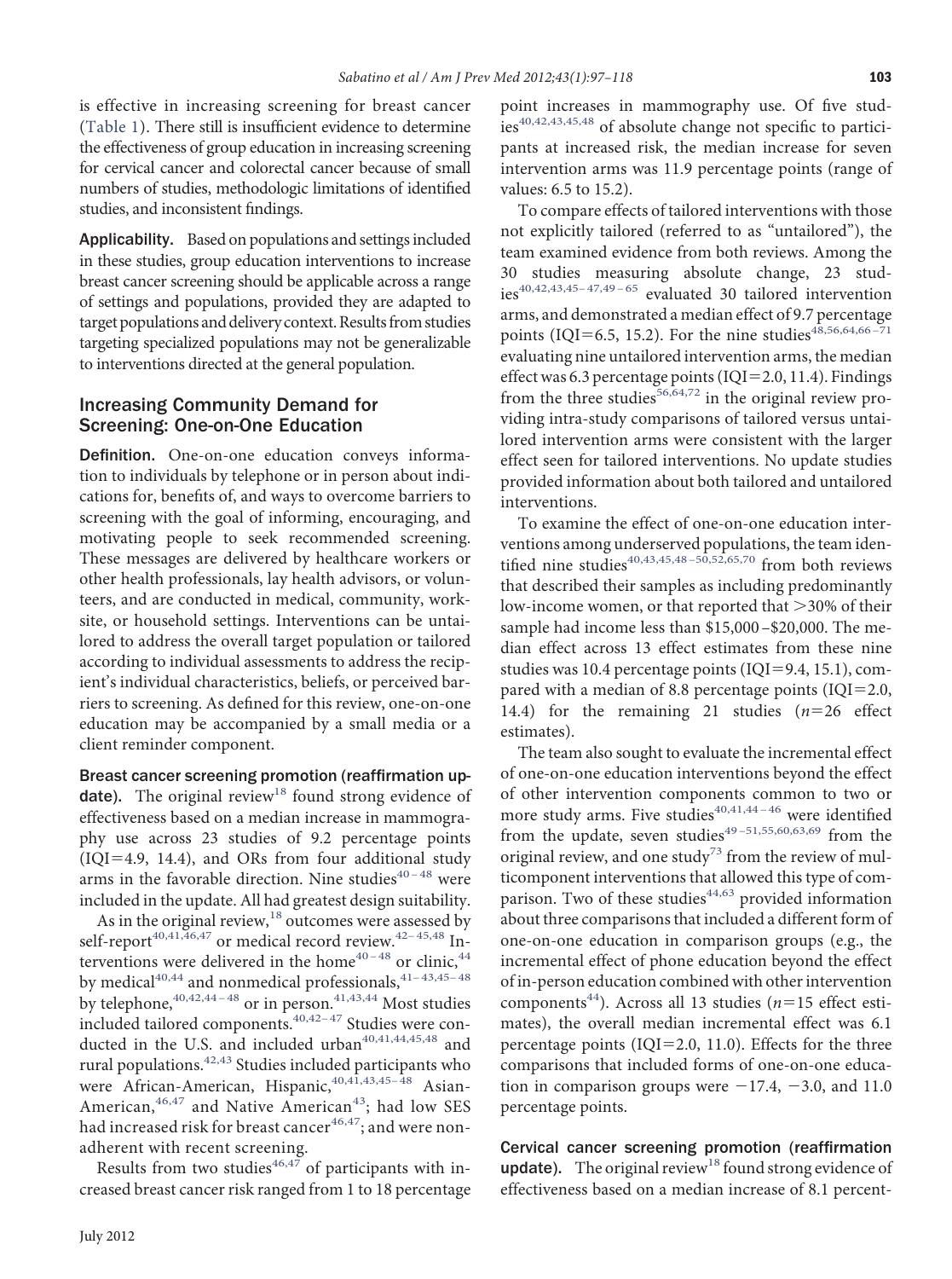age points ( $IQI=5.7$ , 17.3), with three studies evaluating fıve tailored intervention arms, and two studies evaluating three untailored arms. No additional studies were identifıed during update.

Colorectal cancer screening promotion (full update). All seven qualifying studies in the combined body of evidence had greatest design suitability, four<sup>74-77</sup> with good and three<sup>78-80</sup> with fair quality of execution. Most studies<sup>[75,76,78,80](#page-19-8)</sup> ascertained screening use via medical record review, although others reviewed appointment attendance, $77$  screening program records, $79$  or ascertained use by self-report confırmed by physician survey.<sup>[74](#page-19-6)</sup> Interventions were delivered in both home<sup>74,77-79</sup> and clinic settings,<sup>[75,76,80](#page-19-8)</sup> by phone,<sup>77-79</sup> in person,<sup>74-76,80</sup> or by medical professionals<sup>[74,75,80](#page-19-6)</sup> or oth-ers.<sup>74,76-79</sup> Three studies<sup>[74,78,79](#page-19-6)</sup> evaluated tailored interventions. Most studies included participants aged  $\geq 50$ years, although two included participants in their  $40s$ <sup>74,80</sup> In addition to white participants, studies in-cluded African-American,<sup>[75,77](#page-19-8)</sup> Hispanic,<sup>[75](#page-19-8)</sup> and Asian-American<sup>[74,76](#page-19-6)</sup> participants; participants with low  $SES^{76,80}$ ; and urban populations.<sup>75-77</sup> No studies speci-fied inclusion of rural populations. One study<sup>[74](#page-19-6)</sup> included participants at increased risk due to a fırst-degree family history of colorectal cancer. All studies were conducted in the U.S.

These seven studies evaluated 15 intervention arms (one study $80$  included six intervention arms) and reported outcomes for FOBT (*n*=10 effect estimates)<sup>75,76,78-80</sup>; flexible sigmoidoscopy ( $n=1$  effect estimate)<sup>78</sup>; colonoscopy ( $n=2$  effect estimates)<sup>78,80</sup>; and with any test  $(n=2$  effect estimates).<sup>[74,78](#page-19-6)</sup> The median effect for FOBT was 19.1 percentage points  $(IQI=12.9,$ 25.1). Effects for any cancer screening test ranged from 1 to 11 percentage points, and for colonoscopy ranged from 0 to 11 percentage points. The one study reporting flexible sigmoidoscopy outcomes reported no effect.

Among the fıve studies of FOBT screening, two evalu-ated tailored interventions<sup>[78,79](#page-19-7)</sup> and three studies,<sup>[75,76,80](#page-19-8)</sup> with evaluable data from eight intervention arms, did not. Effects for tailored interventions ranged from 1 to 20.7 percentage points. The median for untailored interventions was 20.7 percentage points  $(IQI=13.8, 25.8)$ . No studies included within-study comparisons of tailored and untailored interventions. The few studies of tailored and of untailored arms along with overlapping fındings by tailored status, makes drawing conclusions for FOBT based on tailoring diffıcult. The team also stratifıed analyses by whether interventions were delivered by phone or in person, by medical professionals or others, and whether small media and/or client reminders were included. No clear differences emerged, although the number of effect estimates in some strata was small.

Conclusion. According to *Community Guide* rules of evidence, there is strong evidence that one-on-one education is effective in increasing screening for breast and cervical cancers, and suffıcient evidence of its effectiveness in increasing colorectal cancer screening with FOBT [\(Table 1\)](#page-2-0). However, evidence remains insuffıcient to determine the effectiveness of one-on-one education in increasing colorectal cancer screening with other modalities, because too few studies were identifıed, and results for those studies were inconsistent (colonoscopy).

Applicability. In the original review, the Task Force concluded that fındings for breast and cervical cancer screening should apply both to tailored and untailored interventions across a range of populations, provided intervention programs were adapted to target population and delivery context. Studies included in the update support these conclusions. Recommendations for colorectal cancer screening with FOBT also should apply across a range of populations. Although no studies explicitly noted the inclusion of rural populations, fındings are not expected to differ substantially from those of urban and unspecifıed populations.

### Increasing Community Demand for Screening: Client Reminders

Definition. Client reminders or recalls are textual (letter, postcard, e-mail) or telephone messages advising people that their screening is due (reminder) or overdue (recall). Client reminders may be enhanced by one or more of the following: follow-up printed or telephone reminders; additional text or discussion with information about indications for, benefıts of, and ways to overcome barriers to screening; and assistance in scheduling appointments. Interventions can be untailored to address the overall target population or tailored with the intent to reach one specifıc person, based on characteristics unique to that person, related to the outcome of interest, and derived from an individual assessment.

Breast cancer screening promotion (reaffirmation up-date). The original review<sup>[18](#page-18-5)</sup> of client reminders found strong evidence of effectiveness based on a median increase of 14.0 percentage points in recent mammography (19 studies;  $IQI=2.0, 24.0$ ) and three additional studies demonstrating an increase in repeat mammography. In the update, six additional studies $81-86$  were included. All had greatest design suitability except for one<sup>[83](#page-19-14)</sup> with least-suitable design. Exclusion of this study<sup>[83](#page-19-14)</sup> did not change overall conclusions.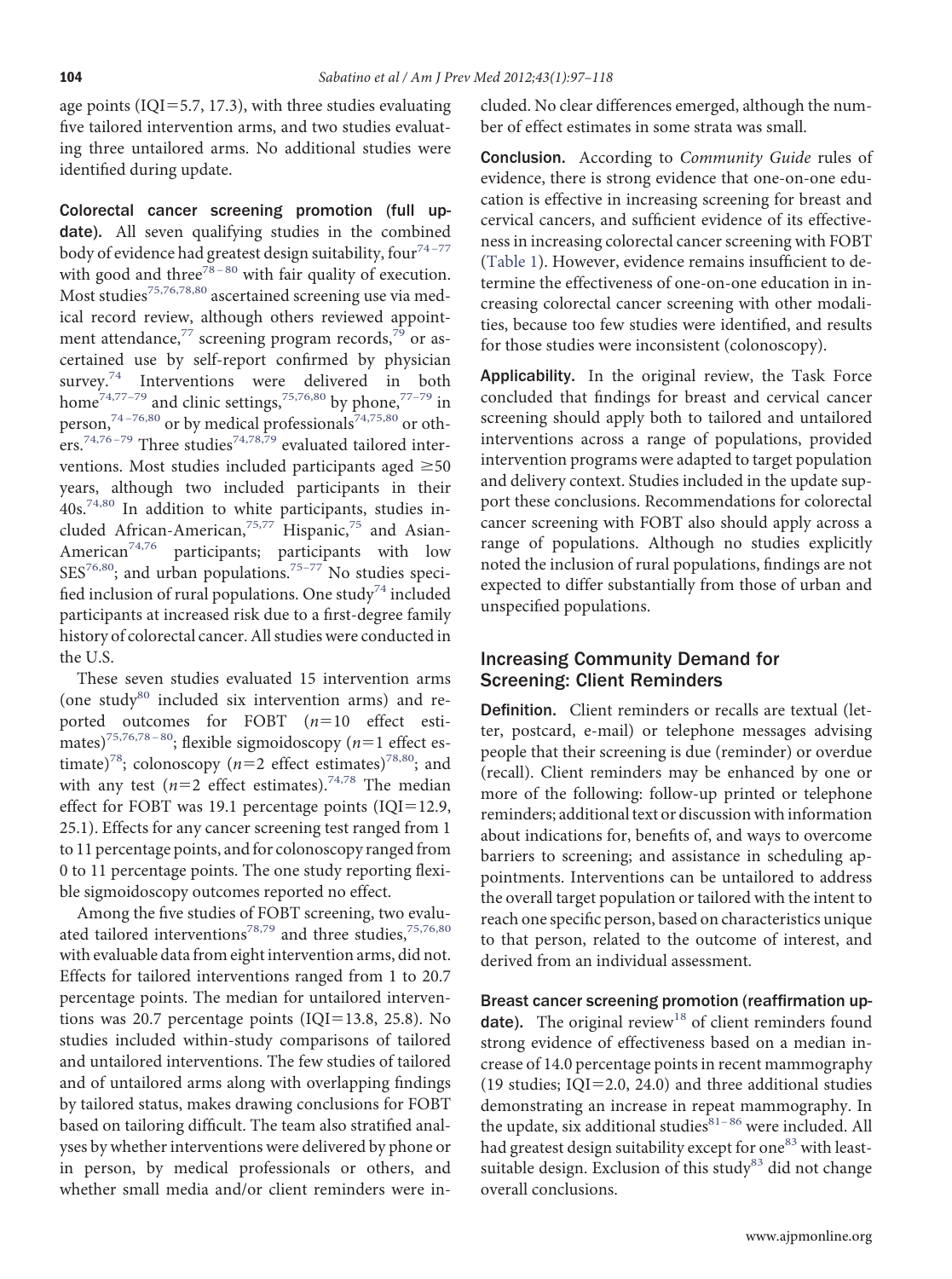Outcomes for update studies of breast cancer screen-ing promotion were ascertained via self-report,<sup>[86](#page-20-0)</sup> medical record review,  $85$  administrative records,  $81,82,84$  or screen-ing program attendance.<sup>[83](#page-19-14)</sup> Interventions included both textual<sup>[83–86](#page-19-14)</sup> and telephone reminders, <sup>[81,82](#page-19-13)</sup> which included automated interactive voice response reminders (AIVR) by phone $^{81}$  $^{81}$  $^{81}$  as well as tailored interventions $^{86}$  $^{86}$  $^{86}$  and enhanced interventions<sup>82,84-86</sup> (as in the original re-view,<sup>[18](#page-18-5)</sup> defined as including follow-up reminders, additional text, discussion, or appointment scheduling assistance). Studies included reminders delivered by clinical practices or organizations,  $^{81,85}$  screening programs or registries, $82-84$  or other sources.  $86$  Where specified, interventions were conducted in the U.S.<sup>82,84-86</sup> and Norway.<sup>83</sup> Studies included white,  $82,84-86$  African-American,  $82,86$  and His-panic participants.<sup>[86](#page-20-0)</sup> No studies specified inclusion of other racial or ethnic groups, although several included groups of unspecifıed race. Others did not report race or ethnicity. Individuals with low SES<sup>[82,84](#page-19-15)</sup> and urban or mixed urban/rural populations $82,84,85$  also were included. Several studies did not report this information.

Of four update studies $81,83,84,86$  providing information about absolute change in mammography use, two $81,83$ provided information about recent screening only, defıned as completion of the most recent mammogram within a specified interval; one $84$  provided information about repeat mammography only, defıned as examining two or more consecutive, on-time mammograms; and one<sup>[86](#page-20-0)</sup> provided information about both. The only phone intervention among these four studies was the AIVR study.<sup>[81](#page-19-13)</sup> When studies from both reviews were combined to examine differences by recent versus repeat screening use, the median increase for recent use was 12.3 percentage points (IQI=3.0, 18.9;  $n=30$  effect estimates) and for repeat mammography was 6.0 percentage points  $(IQI = 3.0, 19.1; n=8$  effect estimates).

Findings from the original review also suggested that unenhanced, printed reminders have smaller effects than enhanced or telephone reminders (median 3.6 percentage points across 12 studies vs 18.5 percentage points across 13 studies, respectively). This conclusion was supported by all nine intra-study comparisons. When the team incorporated update studies, <sup>[81,83,84,86](#page-19-13)</sup> including one study<sup>[84](#page-19-16)</sup> with separate arms for unenhanced and enhanced client reminders, fındings reaffırmed that enhanced or telephone reminders may have a greater effect (15.5 percentage points  $[IQI=7.0, 29.0]$  vs 4.5 percentage points  $[IOI=1.9, 14.0]$ .

The team also examined the incremental effect of client reminders beyond the effect of other intervention com-ponents common to two or more study arms. One study<sup>[85](#page-20-1)</sup> in the update, six studies $87-92$  in the original review, and two studies $93,94$  from the review of multicomponent interventions enabled this type of comparison. Across all nine studies ( $n=12$  effect estimates), the overall median incremental effect was 5.0 percentage points ( $IQI=1.6$ , 6.7).

One study $82$  in the update provided information about the effect of a telephone client reminder in increasing screening use by either clinical breast exam or mammography. Because of the different outcome, it was not included in analyses of absolute change in mammography use. This study<sup>82</sup> showed an absolute increase in screening of 8 percentage points.

Cervical cancer screening promotion (reaffirmation update). The original review<sup>[18](#page-18-5)</sup> found strong evidence of effectiveness based on a median increase in Pap test use across 14 intervention arms of 10.2 percentage points  $(IQI=6.3, 17.9)$ . In the update, six additional qualifying studies $81,85,95-98$  were identified. All had greatest design suitability except for one $95$  with least-suitable design. This study<sup>[95](#page-20-4)</sup> was not included in the assessment of absolute change in screening use; exclusion of this study did not change overall conclusions.

Outcomes for update studies of cervical cancer screening promotion were ascertained via medical record re-view,<sup>[85](#page-20-1)</sup> administrative records,<sup>[81](#page-19-13)</sup> or screening registry records.<sup>96-98</sup> Method of ascertainment was not reported in one study.<sup>[95](#page-20-4)</sup> Interventions included printed reminders only, $85,96,98$  telephone reminders only, $81$  and printed reminders with telephone follow-up reminders.  $95,97$  Reminders were delivered by clinical practices or organizations $81,85,95$  and screening programs or registries.  $96-98$ No studies included tailored interventions, and four[85,95,97,98](#page-20-1) included enhanced interventions. Where specifıed, interventions were conducted in the U.S., Swe-den,<sup>97</sup> Belgium,<sup>[96](#page-20-5)</sup> and Australia.<sup>[95,98](#page-20-4)</sup> One study<sup>[85](#page-20-1)</sup> reported including nonwhite participants but did not provide more-specifıc information. The remaining studies did not report race/ethnicity. The one study $97$  that reported SES included low-SES participants. Three stud-ies<sup>[85,95,98](#page-20-1)</sup> included urban or mixed urban/rural popula-tions. The other three studies<sup>[81,96,97](#page-19-13)</sup> did not report urban/ rural status.

Four studies $81,96-98$  evaluating five intervention arms provided information about absolute changes in screening use. One $97$  provided information about both follow-up printed reminders and follow-up telephone reminders. The median increase was 2.8 percentage points (range of values: 1.6 to 31.4). Although the increase in the update was smaller than in the original review, $18$  effect estimates from the update fell within the range of effects in the original review.

As for breast cancer screening, fındings from the original review<sup>[18](#page-18-5)</sup> suggested that unenhanced printed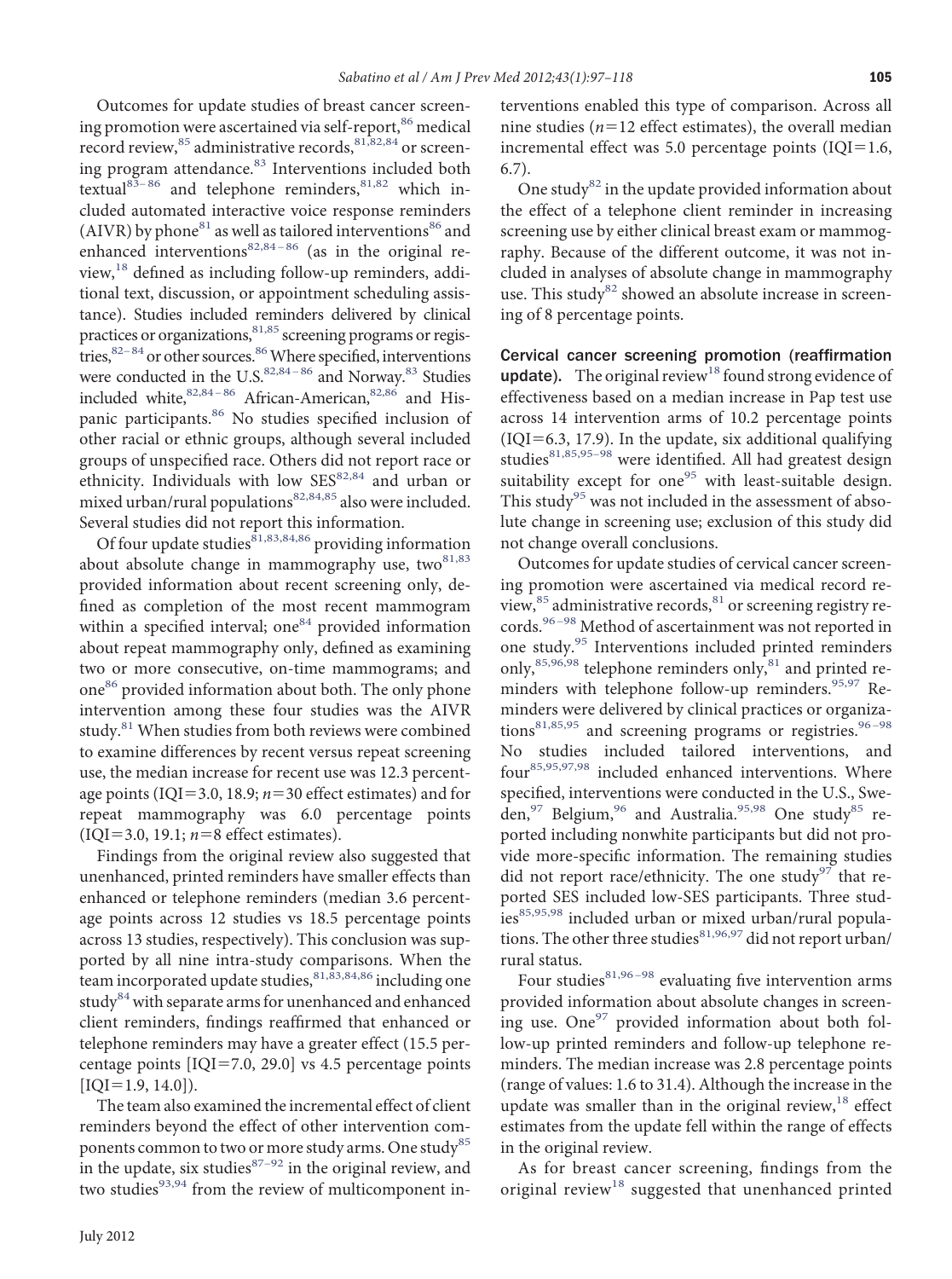reminders may have a smaller effect than enhanced or telephone reminders (median increase 9.8 percentage points vs 15.5 percentage points, respectively). This conclusion was supported by one intra-study compar-ison.<sup>[18](#page-18-5)</sup> Among three update studies<sup>[81,97,98](#page-19-13)</sup> evaluating four intervention arms that included telephone and/or enhanced reminders, the range of effects was 1.6 to 31.4 percentage points. The one update study of printed unenhanced reminders reported a 1.8 percent-age point increase.<sup>[96](#page-20-5)</sup> No differences were noted according to other study characteristics, although there were few update studies, which limited the authors' ability to detect differences.

The team also examined the incremental effect of client reminders beyond the effect of other intervention com-ponents common to two or more study arms. One study<sup>[85](#page-20-1)</sup> in the update interval, one study<sup>[99](#page-20-7)</sup> in the original review, and two studies $93,94$  from the original review of multicomponent interventions enabled this type of comparison. These studies evaluated fıve intervention arms and provided information about the incremental effect of client reminders in addition to provider-directed interventions. The overall median incremental effect was 3.7 percentage points (range of values: -3.5 to 25.2). One update study<sup>95</sup> reported the relative increase in number of Pap tests performed over 2 years to be 6.3%. Because of the different outcome (i.e., number of tests), it was not included in analyses of absolute change.

Colorectal cancer screening promotion (interval update for fecal occult blood testing). The original review found suffıcient evidence of effectiveness for client reminders to increase colorectal cancer screening with FOBT based on a median increase across four studies  $(n=8$  effect estimates) of 11.5 percentage points  $(IQI=8.9, 20.3)$ . The update included three additional studies.<sup>[85,100,101](#page-20-1)</sup> All had greatest design suitability except for one $101$  with least-suitable design. That study was not included in the assessment of absolute change in screening and its exclusion did not change overall conclusions. All three studies had fair quality of execution.

Outcomes for update studies were ascertained via sur-vey<sup>100</sup> and medical record review.<sup>[85,101](#page-20-1)</sup> All interventions were printed, none were tailored, and two<sup>[85,100](#page-20-1)</sup> were enhanced. Reminders were delivered by clinical practices or organizations<sup>[85,101](#page-20-1)</sup> or screening programs.<sup>[100](#page-20-9)</sup> Where specifıed, interventions were conducted in the U.S. and Italy.<sup>[101](#page-20-8)</sup> One<sup>[85](#page-20-1)</sup> study reported including nonwhite participants, although it did not provide more-specifıc information. The remaining studies did not report race/eth-nicity. Two studies<sup>[85,100](#page-20-1)</sup> included mixed urban/rural or non-urban populations; the third did not report urban/ rural status.

No update studies provided information about absolute changes in screening. The two studies $85,100$  with greatest suitability provided information about incremental effects of client reminders on FOBT screening. One study<sup>[80](#page-19-12)</sup> from the original review and two studies<sup>93,94</sup> from the review of multicomponent interventions also allowed this type of comparison for FOBT screening. Across all five studies $80,85,93,94,100$  evaluating nine intervention arms, the median incremental effect for FOBT use was 10.9 percentage points  $(IQI=6.0, 13.5)$ .

No studies in the original review provided information about colorectal cancer screening with tests other than FOBT. Two update studies $85,100$  evaluating five intervention arms provided information about incremental effects of client reminders on use of flexible sigmoidoscopy, colonoscopy, or barium enema. The median increase across these fıve effect estimates was 0.5 percentage points (range of values:  $0.0 - 6.0$ ). One study<sup>[100](#page-20-9)</sup> reported the incremental effect on completion of any colorectal cancer screening test (FOBT, flexible sigmoidoscopy, colonoscopy, or barium enema) to be 1.0 percentage point.

One update study $101$  provided information about a printed follow-up reminder to participants randomized to one of fıve screening-test regimens who did not respond. The outcome was FOBT or flexible sigmoidoscopy completion. Because of the different nature and outcome of this study, $101$  it was not included in analyses of absolute or incremental change. Absolute increases associated with reminders were reported to be 9.2% and 11.1% for participants invited to complete mailed FOBT kits and FOBT delivered by general practitioners, respectively, and 3.3% for participants invited to complete onetime sigmoidoscopy and 3.2% for flexible sigmoidoscopy followed by FOBT.

Conclusion. According to *Community Guide* rules of evidence, there is strong evidence that client reminders are effective in increasing screening for breast and cervical cancers and for colorectal cancer with fecal occult blood testing [\(Table 1\)](#page-2-0). However, evidence remains insufficient to determine its effectiveness in increasing colorectal cancer screening with other tests (colonoscopy, flexible sigmoidoscopy) because evidence from the two additional studies identifıed produced inconclusive results.

Applicability. The original review $18$  concluded that recommendations for client reminder interventions to increase screening for breast, cervical, and colorectal cancer (FOBT only) should be applicable across a range of settings and populations, provided they are adapted to the target populations and delivery context. Studies included during the update support these conclusions.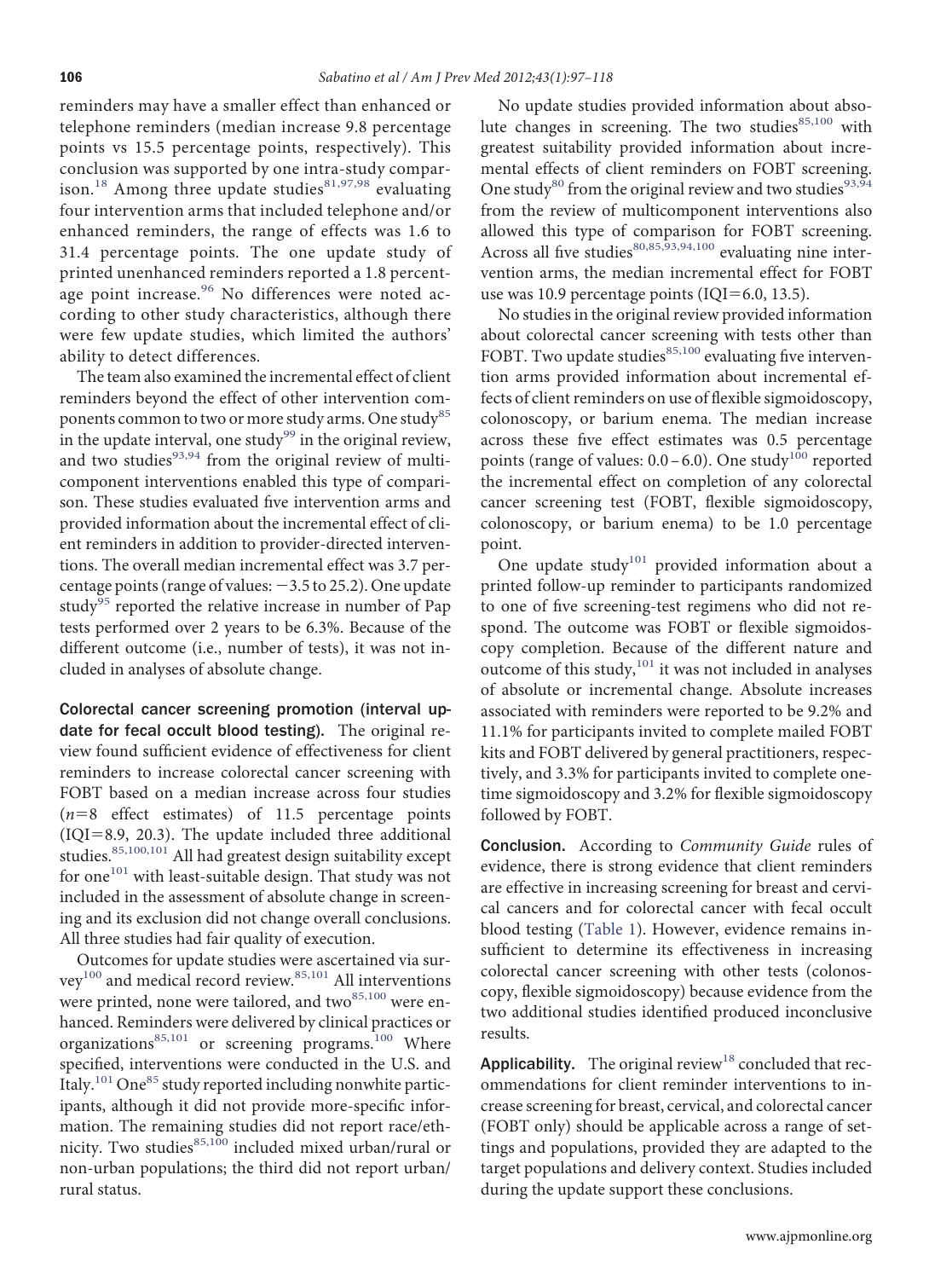### Increasing Community Demand for Screening: Client Incentives

Definition. Client incentives are small, noncoercive rewards (e.g., cash or coupons) to motivate people to seek cancer screening for themselves or to encourage others (e.g., family members, close friends) to seek screening. Incentives are distinct from interventions designed to improve access to services (e.g., transportation, child care, reducing client out-of-pocket costs).

Breast cancer screening promotion (full up-date). One study<sup>[102](#page-20-10)</sup> qualified for review and had greatest design suitability and fair quality of execution. This study evaluated the effect of a \$10 incentive for women who completed mammography screening through a preexisting program that provided free mammograms to low-income, under-, or uninsured women. The intervention was sent to all women in a commercial database who were aged 40 –63 years and from census blocks having household size and income characteristics consistent with program guidelines. However, only program-eligible women were included in assessing mammography completion.

The study provided information about the incremental effect of adding client incentives to screening availability information and appointment scheduling assistance. The incremental effect was 0.52 percentage points (95%  $CI=0.32, 0.72$ ). Results restricted to women eligible for the free screening program, rather than all women in the identifıed census blocks, yielded an incremental effect of 2.0 percentage points.

Cervical cancer screening promotion (full update). No qualifying studies evaluating the effect of client incentives on cervical cancer screening were identifıed.

Colorectal cancer screening promotion (full update). No qualifying studies evaluating the effect of client incentives on colorectal cancer screening were identifıed.

Conclusion. According to *Community Guide* rules of evidence, there is insuffıcient evidence to determine the effectiveness of using client incentives to increase screening for breast, cervical, or colorectal cancers, because only one study<sup>[102](#page-20-10)</sup> for breast cancer and no studies for cervical and colorectal cancers qualifıed for review [\(Table 1\)](#page-2-0).

# Increasing Community Demand for Screening: Mass Media

Definition. Mass media—including TV, radio, newspapers, magazines, and billboards—are used to communicate educational and motivational information in community or larger-scale intervention campaigns. Mass media interventions, however, almost always include other components or attempt to capitalize on existing interventions and infrastructure. This review evaluated the effectiveness of mass media used alone or its individual contribution to the effectiveness of multicomponent interventions.

Breast cancer screening promotion (full update). Two studies<sup>[103,104](#page-20-11)</sup> qualified for review. Both had fair quality of execution, one<sup>[103](#page-20-11)</sup> with greatest and one<sup>104</sup> with moderate design suitability. One study<sup>[104](#page-20-12)</sup> evaluated the effect of a radio and newspaper advertisement campaign compared with usual care among urban, Italian-speaking women in Australia. The outcome was the number of mammograms performed per month, ascertained through review of screening program records. For women in their 50s, the relative percentage change in number of mammograms completed was  $-16.1\%$  for initial screens and -4.2% for subsequent screens. Among women in their 60s, the relative percentage changes were  $-10.8\%$  and 9.0% for initial and subsequent screens, respectively.

The second study<sup>[103](#page-20-11)</sup> compared a multicomponent intervention including a higher-intensity mass media component (messages on city buses, newspaper ads and/or articles, radio and/or TV programs, and public service announcements) with a multicomponent intervention including a lower-intensity mass media component (campus newspapers and yard signs [reported seldom to be employed]). Other components in both arms included group education, small media, and health fairs. The sample included African-American women living in census tracts with a high proportion of African-American residents. The outcome was self-reported completion of a mammogram within 2 years; clinical breast exam within 2 years also was reported. The absolute change in screening was  $-2.4$  percentage points (95% CI=  $-9.0$ , 4.2) for mammography and 4.2 percentage points (95% CI -1.1, 9.5) for clinical breast exam, respectively. No studies included information provided through other modes, such as magazines or the Internet.

Cervical cancer screening promotion (full update). Three studies qualified for review, of which  $two^{103,105}$  $two^{103,105}$  $two^{103,105}$  had greatest and one<sup>[106](#page-20-13)</sup> had least-suitable designs. All had fair quality of execution. The two studies from the original review included three intervention arms. Relative percentage increases in Pap test completion ascertained by record review were reported to be 20.4% and 47.6% in one study and 21.3% in the other. The update study assessed the effect of higher- versus lower-intensity mass media as part of a multicomponent intervention (described further above). The absolute change in women screened within 2 years was 4.7 percentage points.

Colorectal cancer screening promotion (full up-date). One study<sup>[103](#page-20-11)</sup> qualified for review. This study examined the effect of higher- versus lower-intensity mass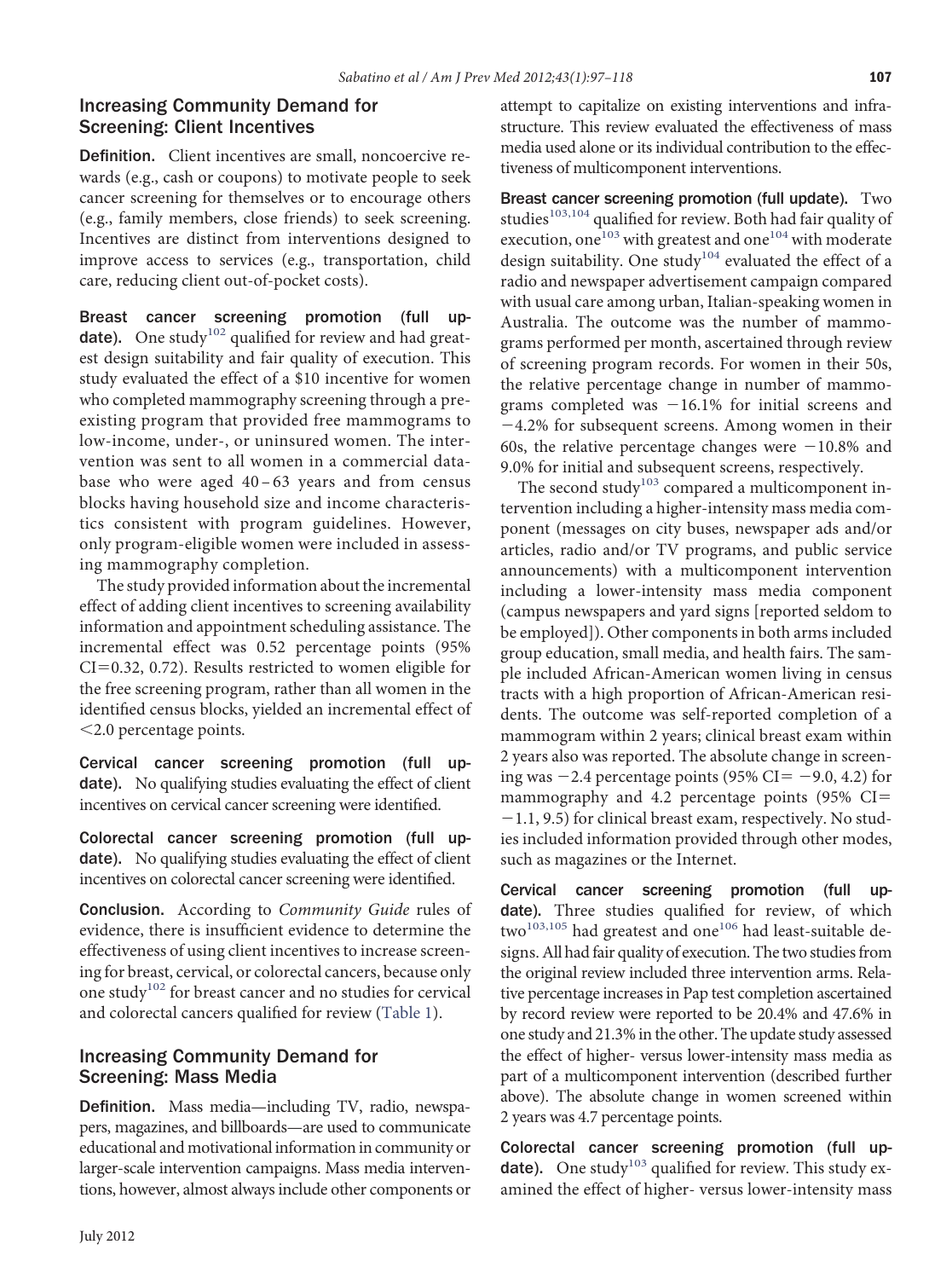media as part of a multicomponent intervention (described further above). Outcomes included ever having had FOBT and ever having had proctoscopy. (Like colonoscopy or sigmoidoscopy, proctoscopy involves insertion of a tube into the rectum to look for signs of cancer or other problems, although proctoscopy is an older test that used a rigid tube.<sup>107</sup>) The absolute change in screening was  $-4.7$  percentage points (95% CI=  $-12.3$ , 2.9) for FOBT, and  $-8.0$  percentage points (95%)  $CI = -15.2, -0.8$ ) for proctoscopy.

Conclusion. According to *Community Guide* rules of evidence, there is insuffıcient evidence to determine the effectiveness of mass media interventions in increasing screening for breast, cervical, and colorectal cancers because too few studies qualifıed for review [\(Table 1\)](#page-2-0).

### Increasing Community Access to Screening: Reducing Structural Barriers

Definition. Structural barriers are non-economic burdens or obstacles that impede access to screening. Interventions designed to reduce these barriers may facilitate access by reducing time or distance between service delivery settings and target populations; modifying hours of service to meet client needs; offering services in alternative or nonclinical settings (e.g., mobile mammography vans at worksites or in residential communities); and eliminating or simplifying administrative procedures and other obstacles (e.g., scheduling assistance or patient navigators, transportation, dependent care, translation services, limiting the number of clinic visits). Such interventions often include one or more secondary supporting measures, such as printed or telephone reminders; education about cancer screening; information about screening availability (e.g., group education, pamphlets, or brochures); or measures to reduce client out-of-pocket costs. Interventions principally designed to reduce client costs are considered a separate class of approaches (discussed below).

# Breast cancer screening promotion (reaffirmation up-

date). The original review<sup>[19](#page-18-24)</sup> found strong evidence of effectiveness for reducing structural barriers to breast cancer screening, based on a median overall increase in mammography use across seven studies of 17.7 percentage points ( $IQI=11.5$ , 30.5). The update included one additional study<sup>[108](#page-20-15)</sup> with a least-suitable study design.

That study examined self-reported, post-intervention completion of mammography, and clinical breast exam screening. The intervention was a 1-day community celebration in Hawaii with personalized recruitment, oneon-one talk story education sessions, and culturally relevant education brochures. Subjects met with physicians of the same gender, who were flown in for the event.

Other health issues also were discussed (e.g., prostate and colorectal cancer screening). Women residing on Molokai Island who were aged  $\geq$  40 years were eligible for mammography screening. The post-intervention increase in mammography screening was 18 percentage points (95%  $CI = -1.0, 37.0$ ). The secondary outcome, clinical breast examinations, increased by 34 percentage points (95% CI=19.0, 49.0).

Cervical cancer screening promotion (full update). Three studies qualified for review. Two studies<sup>109,110</sup> were of greatest design suitability with fair quality of execution, and the remaining study<sup>111</sup> had a leastsuitable design with fair quality of execution. All three studies of reducing structural barriers examined selfreported, post-intervention Pap test use. Two of three studies<sup>109-111</sup> investigated effectiveness of alternative screening sites. One study<sup>[111](#page-20-17)</sup> examined a nurse-led clinic within a correctional facility, and another $110$  offered onsite screening to residents at a high-rise apartment building. The final study<sup>109</sup> invited participants to receive screening during extended hours. Studies were conducted in the U.S., Canada, and Australia. Participants included low-income female residents of a high-rise apartment building, $110$  incarcerated women, $111$  and female patients of a university-based general practice who were due or overdue for screening.<sup>[109](#page-20-16)</sup> For the overall body of evidence, the median increase in Pap screening was 13.6 percentage points (range of values: 5.9 –17.8).

Colorectal cancer screening promotion (reaffirmation update). The original review<sup>[19](#page-18-24)</sup> found strong evidence of effectiveness of interventions to reduce structural barriers to colorectal cancer screening with FOBT. The median increase was 16.1 percentage points ( $IQI=12.1, 22.9;$  $n=11$  effect estimates). Five additional studies were included in the update. Four studies $108,112-114$  had leastsuitable study designs and fair quality of execution. One study<sup>[115](#page-20-19)</sup> had greatest suitability of study design, with good quality of execution.

Outcomes in update studies included completion of FOBT alone<sup>112,115</sup>; colonoscopy or FOBT (including fecal immunochemical tests)<sup>113</sup>; any of the three testing modalities (FOBT, sigmoidoscopy, or colonoscopy)<sup>108</sup>; and the mean number of colonoscopies per month.<sup>[114](#page-20-22)</sup> Outcomes were ascertained by proportion of returned kits, $^{112,115}$  $^{112,115}$  $^{112,115}$  self-report, $^{113}$  $^{113}$  $^{113}$  and medical record<sup>[108](#page-20-15)</sup> or hospi-tal record review.<sup>[114](#page-20-22)</sup> Most evidence focused on approaches to reduce time and distance to completing screening (e.g., mailing FOBT cards to clients). Studies were conducted in the U.S. and France and in medical care and community settings. All studies enrolled men and women aged  $\geq$ 50 years. One study<sup>[112](#page-20-20)</sup> enrolled participants who were due or overdue for screening. Another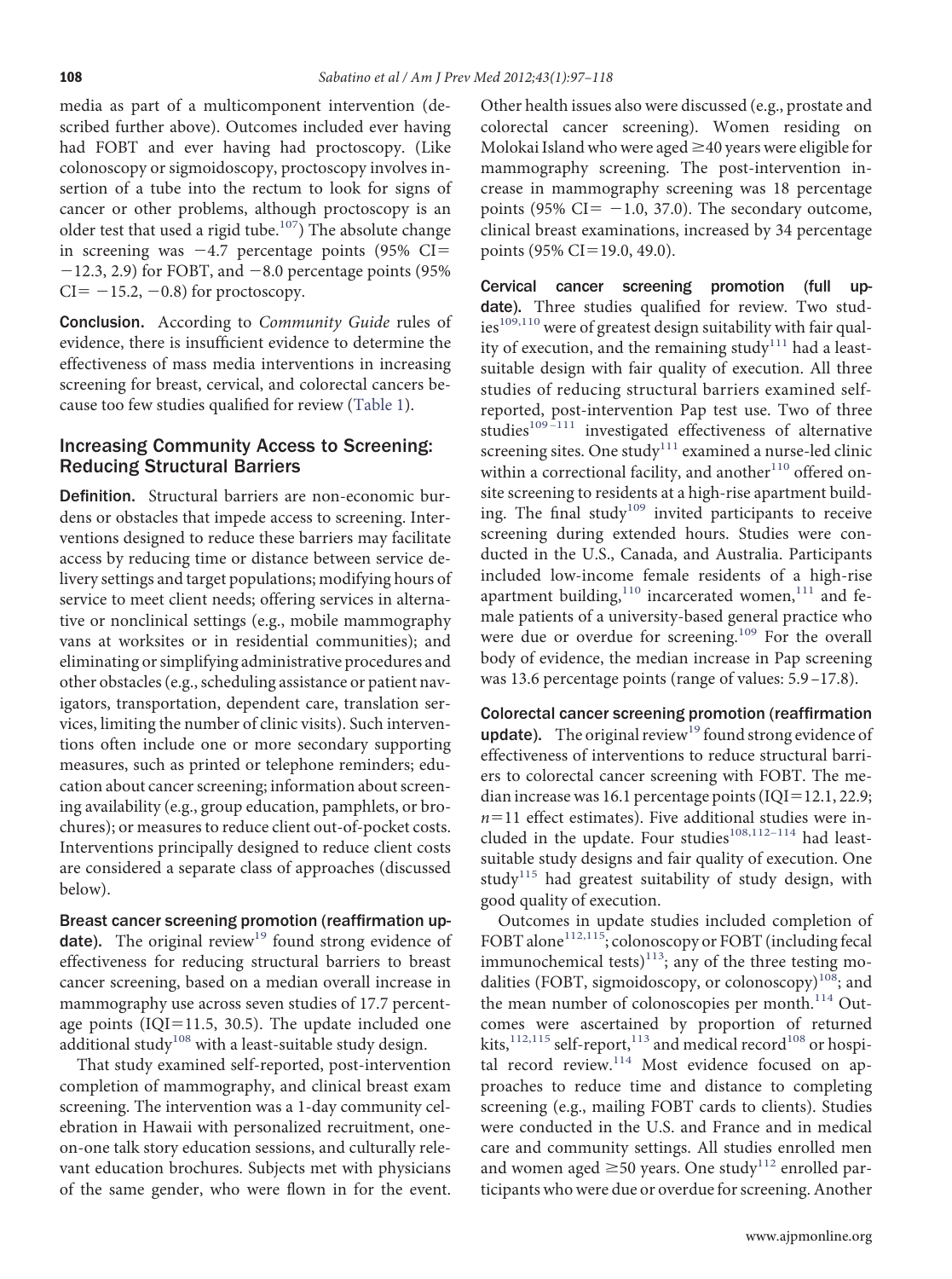study<sup>[115](#page-20-19)</sup> enrolled participants who had not received screening in the previous year. The remaining studies did not specify screening histories. Specifıed racial/ethnic groups included whites, Hispanics/Latinos, African Americans, and Native Hawaiians. Included populations also varied, from residents of urban communities<sup>[113](#page-20-21)</sup> to residents of a remote Hawaiian Island.<sup>[108](#page-20-15)</sup>

Based on four effect estimates in the update studies, there was a median 36.9 percentage point increase across colorectal cancer screening tests (range of values: 16.3 to 41.1). Additional evidence showed a 9.5% relative increase in the mean number of colonoscopies per month.<sup>[114](#page-20-22)</sup>

Conclusion. According to *Community Guide* rules of evidence, there is strong evidence that reducing structural barriers is effective in increasing screening for breast and colorectal cancers (by mammography and FOBT, respectively; [Table 1\)](#page-2-0). Evidence is insuffıcient, however, to determine whether reducing structural barriers is effective in increasing colorectal cancer screening by flexible sigmoidoscopy or colonoscopy because only one study<sup>[114](#page-20-22)</sup> using these screening procedures was identifıed. Evidence was also insuffıcient to determine the effectiveness of reducing structural barriers in increasing screening for cervical cancer because only three relevant studies were identifıed, and these had methodologic limitations.

Applicability. The original review concluded that the evidence for reducing structural barriers interventions to increase breast cancer screening should be applicable across a range of settings for target populations with limited access to mammography. That review placed heavy emphasis on strategies to reduce time and distance or create alternative screening locations. In addition to including populations similar to the original review, the updated body of evidence included a study that focused on rural populations. Hence, fındings from the original review are supported, such that recommendations should apply across a range of populations and settings, provided that programs are adapted to target populations and delivery contexts.

For colorectal cancer screening, original review fındings were limited to FOBT screening and applicable across a range of settings where target populations may have limited physical access to FOBT. Included studies generally represented white and African-American populations but no other racial ethnic groups. For the updated review, applicability may be expanded, given the addition of studies from another high-income econ- $\text{omy}^{112}$  $\text{omy}^{112}$  $\text{omy}^{112}$  and studies whose samples included other populations (e.g., Native Hawaiians, Hispanics).

### Increasing Community Access to Screening: Reducing Out-of-Pocket Costs

Definition. These interventions attempt to minimize or remove economic barriers that impede client access to cancer screening services. Costs can be reduced through a variety of approaches, including vouchers, reimbursements, reduction in copays, or adjustments in federal or state insurance coverage. Efforts to reduce client costs may be combined with measures to provide client education, information about program availability, or measures to reduce structural barriers.

Breast cancer screening promotion (interval up-date). The original review<sup>[19](#page-18-24)</sup> found sufficient evidence of effectiveness to recommend interventions that reduce out-of-pocket costs to promote breast cancer screening, based on a median increase in completed mammography across eight intervention arms of 11.5 percentage points  $(IQI=6.0, 28.5)$ . No additional studies were identified during the update.

Cervical cancer screening promotion (full up-date). One study<sup>[116](#page-20-23)</sup> qualified for review and had leastsuitable design and fair quality of execution. This study reported an increase in completed Paps tests of 17 percentage points.

Colorectal cancer screening promotion (full update). No qualifying studies of reducing client out-ofpocket costs interventions to increase colorectal cancer screening were identifıed.

Conclusion. According to *Community Guide* rules of evidence, there is suffıcient evidence that reducing client out-of-pocket costs is effective in increasing screening for breast cancer [\(Table 1\)](#page-2-0). There is insuffıcient evidence to determine its effectiveness in increasing screening for cervical or colorectal cancer because too few (cervical cancer) or no (colorectal cancer) studies were identifıed. Nonetheless, the consistently favorable results for interventions that reduce costs for breast cancer screening and several other preventive services suggest that such interventions are likely to be effective for increasing cervical and colorectal cancer screening as well.

**Applicability.** The original review<sup>[19](#page-18-24)</sup> concluded that recommendations for use of interventions that reduce outof-pocket costs to increase screening for breast cancer should be applicable across a range of settings and populations where target populations may have limited fınancial resources for mammography. Because no additional studies were identifıed during the update, conclusions about applicability remain unchanged.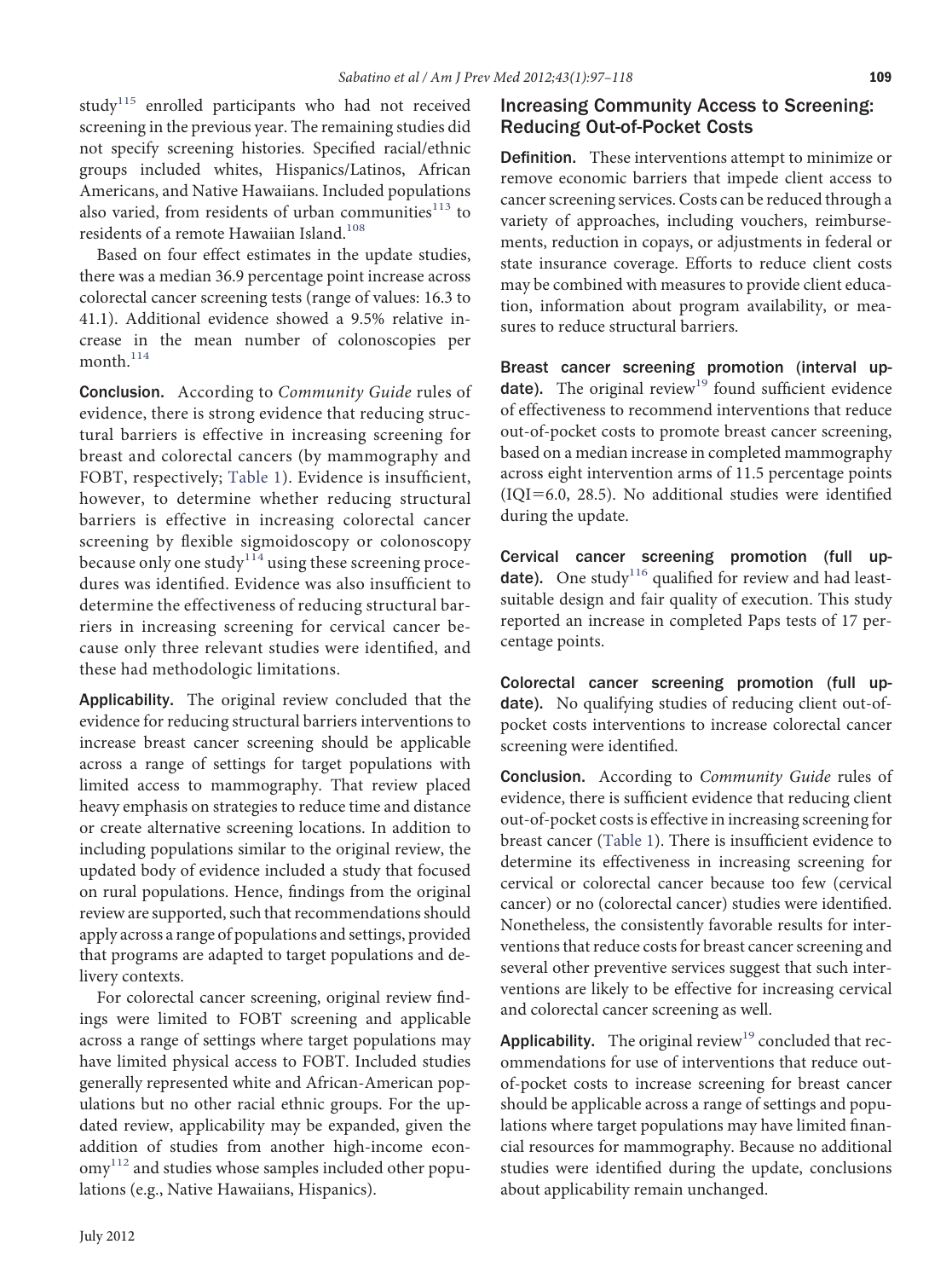# Increasing Provider Delivery or Promotion of Screening: Provider Assessment and Feedback

Definition. Provider assessment and feedback interventions both evaluate provider performance in offering and/or delivering screening to clients (assessment) and present providers with information about their performance in providing screening services (feedback). Feedback may describe the performance of a group of providers (e.g., mean performance for a practice) or individual providers and may be compared with a goal or standard.

Breast, cervical, and colorectal cancer screening promotion (full update). Nine qualifying studies $117-125$ were included in the review. Four studies<sup>117,122-124</sup> had greatest, two $^{119,125}$  $^{119,125}$  $^{119,125}$  had moderate, and three $^{118,120,121}$  $^{118,120,121}$  $^{118,120,121}$  had least suitable designs. Quality of execution was fair for all except two, $^{121,122}$  $^{121,122}$  $^{121,122}$  for which it was good.

Seven studies<sup>118,120-125</sup> reported completed screening, and four studies<sup>117,119,121,123</sup> reported screening ordered by providers. No studies of ordered screening were included in the update. Completed screening outcomes were ascertained through medical record review.<sup>118,120-123,125</sup> Assessment of provider screening performance was conducted by providers auditing charts of their own patients<sup>[118](#page-20-26)</sup> or another provider's patients, $120$  via computer search $123,124$  or chart review by researchers<sup>[121,122](#page-20-27)</sup> or others.<sup>[125](#page-21-0)</sup> Feedback was provided concerning individ-ual provider performance,<sup>[120,124](#page-20-28)</sup> group perfor-mance,<sup>[121,125](#page-20-27)</sup> or both.<sup>[118,122,123](#page-20-26)</sup> Feedback received by providers varied from a single occurrence<sup>[118,121](#page-20-26)</sup> to regular intervals.<sup>120,122-125</sup> Studies of completed screening were conducted in the U.S. $^{120-125}$  and the United King-dom,<sup>[118](#page-20-26)</sup> and included both trainee<sup>120,122-124</sup> and nontrainee physicians. $118,121$  Two studies specified patient race/ethnicity, including African-American, Hispanic, and Asian participants,<sup>[122,123](#page-20-30)</sup> and several specified the inclusion of urban<sup>[120,122,124](#page-20-28)</sup> and rural groups.<sup>[121](#page-20-27)</sup>

For completed screening, four effect estimates<sup>121-124</sup> were included for mammography, four<sup>[118,120,122,124](#page-20-26)</sup> for Pap test, and three<sup>[120,122,124](#page-20-28)</sup> for colorectal cancer screen-ing with FOBT, with one study<sup>[122](#page-20-30)</sup> also providing an esti-mate for flexible sigmoidoscopy. One study<sup>[125](#page-21-0)</sup> evaluated change in use of FOBT, flexible sigmoidoscopy, or colonoscopy. Findings across all screening sites led to a median increase in screening use of 13.0 percentage points (IQI=5.5, 21.8). Findings for mammography varied from 3.4 to 20.6 percentage points, for Pap from 4.0 to 29.5 percentage points, and for FOBT screening from 12.3 to 23.0 percentage points. The one estimate for flexible sigmoidoscopy showed essentially no effect. The estimate from the update study examining FOBT, flexible sigmoidoscopy, or colonoscopy was a 45 percentage point increase.

Conclusion. According to *Community Guide* rules of evidence, there is suffıcient evidence that provider assessment and feedback interventions are effective in increasing screening for breast cancer (mammography); cervical cancer (Pap test); and colorectal cancer (FOBT; [Table 1\)](#page-2-0). Evidence was insuffıcient, however, to determine effectiveness of this intervention in increasing colorectal cancer screening using methods other than FOBT.

Applicability. The original review concluded that recommendations to increase screening for breast, cervical, and colorectal cancer (FOBT only) should be applicable across settings and populations described, with the caveat that provider training status potentially was related to magnitude of effect. Considering additional information from the update, conclusions about applicability remain unchanged.

### Increasing Provider Delivery or Promotion of Screening: Provider Incentives

Definition. Provider incentives are direct or indirect rewards intended to motivate providers to perform cancer screening or make appropriate referral for their patients to receive these services. Rewards are often monetary but can include nonmonetary incentives also (e.g., continuing medical education credit). Because some form of assessment is needed to determine whether providers receive rewards, an assessment component may be included in the intervention.

Breast, cervical, and colorectal cancer screening promotion (full update). Five studies qualifıed for review. Of these, three<sup>126-128</sup> had greatest and two<sup>129,130</sup> had least-suitable designs. All had fair quality of execution except for one<sup>[128](#page-21-3)</sup> with good quality of execution.

Of these five studies, three<sup>128-130</sup> reported completed screening, one<sup>[127](#page-21-4)</sup> reported recommended or offered screening, and one<sup>[126](#page-21-1)</sup> reported both. The four studies of completed screening ascertained outcomes from medical records,<sup>[126,129](#page-21-1)</sup> self-report,<sup>[126](#page-21-1)</sup> performance reports,<sup>[128](#page-21-3)</sup> or claims data[130](#page-21-5) from health plans. Interventions included provider incentives alone<sup>128-130</sup> or with provider assess-ment and feedback and reminders.<sup>[126](#page-21-1)</sup>

The nature of and details provided about incentives varied across studies. Interventions included a quarterly practice bonus of approximately \$0.23 per member per month for each performance target met, with bonus potential representing approximately 5% of capitation<sup>128</sup>; quarterly practice bonuses with the amount related to whether higher or lower screening thresholds were  $met<sup>129</sup>$ ; a physician bonus based on the percentage re-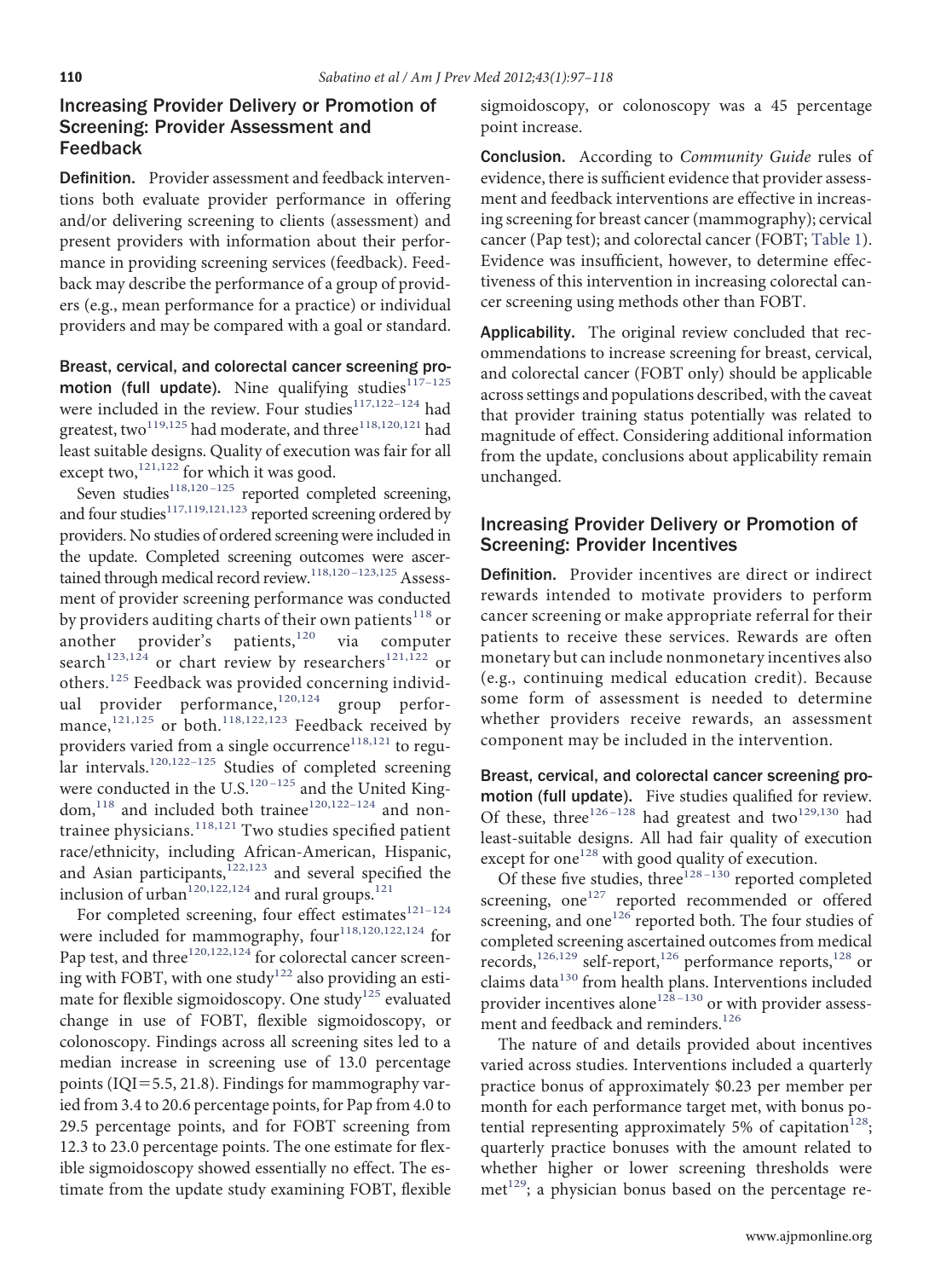ferred for screening during each audit period (i.e., \$50 for a 50% referral rate) $126$ ; and a year-end physician bonus program with specifics of the bonus unavailable. $130$ 

Studies of completed screening took place in the U.S.<sup>[126,128,130](#page-21-1)</sup> and Scotland.<sup>[129](#page-21-2)</sup> Physician settings ranged from large, multispecialty organizations $128$  to individual practice associations or physician practices.[126,129,130](#page-21-1) Patient populations included commercially insured health plan members<sup>[130](#page-21-5)</sup> and patients of selected practices.<sup>[126,129](#page-21-1)</sup>

The four studies of completed screening evaluated seven intervention arms: two for mammography, two for Pap tests, one for FOBT, one for endoscopic screening, and one for double-contrast barium enema. The median change in screening use across studies was 1.7 percentage points (IQI=  $-0.1$ , 3.6). Findings for mammography varied from -2.0 to 1.7 percentage points, for Pap from 3.6 to 8.0 percentage points, and for colorectal screening from -0.1 to 2.8 percentage points.

Conclusion. According to *Community Guide* rules of evidence, there is insuffıcient evidence to determine the effectiveness of provider incentives in increasing screening for breast, cervical, or colorectal cancers [\(Table 1\)](#page-2-0). Evidence is insuffıcient because results were inconsistent and generally small.

## Additional Benefits and Potential Harms of Interventions

No reports of other positive or negative effects of interventions on use of other healthcare services, health behaviors, or informed decision making were found while updating reviews in all intervention categories. For client incentives, no other positive or negative effects of incentives with small monetary value were identifıed in the literature reviewed or by the review team. However, the team noted that, at some point, as the monetary value of incentives increases, they have the potential to become coercive.

### Potential Barriers to Implementing Interventions

In general, limited resources and infrastructure appear to be the most important barriers to implementing inter-ventions.<sup>[18](#page-18-5)</sup> For one-on-one education interventions, recruitment and training of educators, quality-control measures, duration of educational sessions, travel for inperson education, and professional backgrounds of educators may influence costs and feasibility of implementation. In addition to costs, these interventions may require special skills or tools to develop messages, including tailored messages, which also may pose implementation barriers.<sup>[18](#page-18-5)</sup>

July 2012

For client reminders, barriers may include limited infrastructure and staffıng and/or computer support to identify patients due for screening and deliver reminders efficiently.<sup>[18](#page-18-5)</sup> Further, costs of generating and delivering reminders may be a substantial barrier, and barriers re-lated to tailoring may apply.<sup>[18](#page-18-5)</sup> (When done on a large scale, such interventions may cost little per person.) As noted in the original review, $19$  potential barriers for reducing structural barriers interventions may include limited resources to provide mobile mammography services, diffıculty identifying alternative screening sites, adequately staffıng facilities at alternative sites or during alternative hours, and ensuring follow-up of abnormal tests for clients lacking access to care. Barriers to implementation were not addressed for client incentives, mass media, and provider incentives, because effectiveness was not established for any cancer screening site.

### Research Gaps

The team found suffıcient to strong evidence that interventions using one-on-one education, client reminders, provider assessment and feedback, and reducing structural barriers are effective in promoting colorectal cancer screening with FOBT. However, more information is needed to determine whether interventions are effective for other forms of colorectal cancer screening. Effectiveness for these other tests has not been established for any intervention.

Further, as new screening tests emerge (e.g., fecal immunochemical tests), information will be needed about whether effects differ for these tests. It is also unknown whether interventions to promote colorectal cancer screening are equally effective when specifıc to one type of test, or when addressing colorectal cancer screening more generally. Because there is more than one recommended screening test for colorectal cancer, focusing interventions on only one test may limit client choices, disregard client preferences, or fail to consider provider preferences. More information also is needed about effectiveness of interventions using incentives, both clientand provider-directed, and mass media. Where information about these interventions may be available, or where plans to employ such interventions may already be in place, the publication of such data or evaluation to examine effectiveness of these interventions would help bridge these gaps.

Effectiveness of group education and reducing out-ofpocket cost interventions was established for breast cancer screening although not for cervical or colorectal cancer screening. However, given consistently favorable results for interventions that reduce costs for breast cancer screening and other preventive services, there is no reason to conclude a priori that results for breast can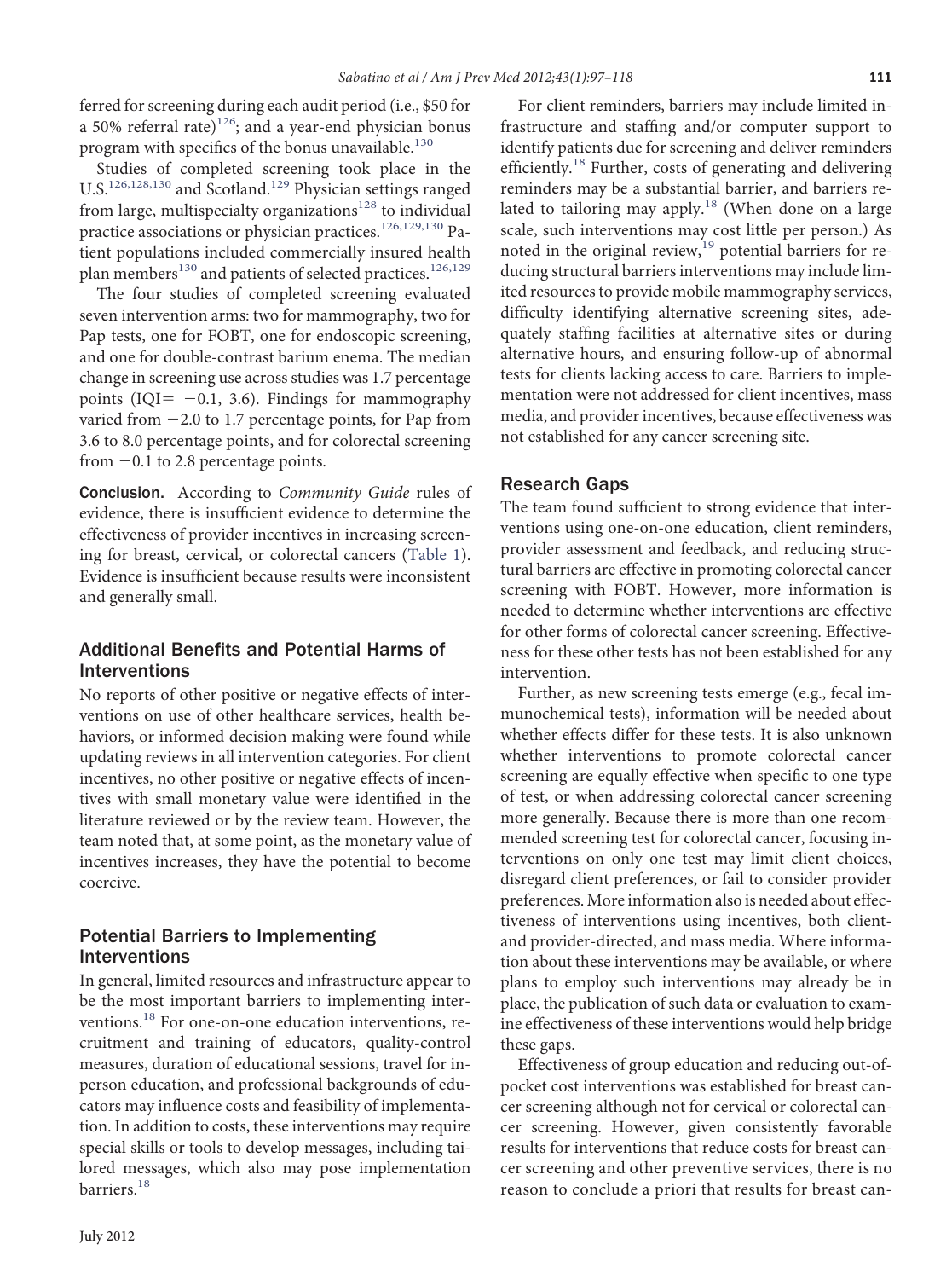cer screening would not apply to colorectal cancer and cervical cancer screening. It is not clear whether such interventions would differentially affect uptake of particular colorectal cancer screening tests. Client out-ofpocket costs vary among recommended colorectal cancer screening tests, with greater costs for colonoscopy than FOBT.<sup>[131,132](#page-21-6)</sup> Differences in client costs may influence patient preferences for screening tests.<sup>[132](#page-21-7)</sup>

For many interventions, whether there is an incremental effect of adding the intervention to other interventions is unknown. As multicomponent interventions are common, information about the magnitude of incremental effects of adding specifıc interventions to others is important to maximize intervention impacts. In spite of this fact, there is little information about the incremental effect of specifıc interventions. This review provides information about the incremental effects of one-on-one education and client reminder interventions for several types of cancer screening tests.

Additional questions for ongoing or future studies include determining what, if any, influence newer methods of communication, such as the Internet, e-mail, AIVR, social media, or texting may have on intervention effectiveness. As these modes of communication become more prevalent, interventions may be adapted to incorporate them. However, it is unknown how this will influence intervention effectiveness. Additional research questions are provided in [Table 2.](#page-16-0)

### Discussion

These reviews update the evidence base underlying Task Force recommendations for nine interventions to increase community demand, enhance community access, and increase provider delivery of recommended cancer screening services. Recommendations were expanded to include interventions using one-on-one education to increase colorectal cancer screening with FOBT and group education to increase mammography screening. Further, the Task Force upgraded the strength of evidence for client reminder interventions to increase colorectal cancer screening with FOBT from suffıcient to strong.

Previous fındings and recommendations were reaffırmed or unchanged for reducing out-of-pocket costs for breast cancer screening; provider assessment and feedback for breast, cervical, and FOBT screening; one-onone education for breast and cervical cancer screening; reducing structural barriers for breast cancer and FOBT screening; and client reminders for breast and cervical cancer screening. Evidence still is insuffıcient to determine effectiveness for the remaining screening tests and intervention categories, largely because of an inadequate number of qualifying studies. As in the original reviews,

among recommended interventions, the largest effects were seen for interventions that reduce structural barriers. A similarly large effect was noted for FOBT screening after one-on-one education interventions. To some extent, effect sizes for different types of interventions to influence uptake of particular types of cancer screening (e.g., mammography versus colonoscopy) may reflect the state of diffusion of different kinds of cancer screening and what is needed to effect change.

The team did not fınd evidence from other recent reviews about the role of group education in breast cancer screening. However, the fınding of insuffıcient evidence to determine effectiveness for colorectal cancer screening is consistent with other findings.<sup>[9,133](#page-18-25)</sup> The new finding for one-on-one education and the recommendation for client reminders to increase colorectal cancer screening with FOBT are consistent with fındings from a recent systematic review<sup>[133](#page-21-8)</sup> and Agency for Healthcare Research and Quality Report.<sup>[9](#page-18-25)</sup>

Reaffırmed or standing recommendations are supported by earlier reviews also. Increased cervical cancer screening was associated with educational interventions,<sup>134</sup> including "interactive delivery of cognitive educational interventions by telephone.["135](#page-21-10) Reducing structural barriers was effective in promoting mammography<sup>136</sup> and increased FOBT screening.<sup>9,133</sup> Addressing financial and logistic concerns increased mammography use in diverse populations,<sup>137</sup> and mailed educational materials and telephone reminders were effective in increasing attendance at community breast cancer screening activities.<sup>[138](#page-21-13)</sup> Telephone reminders also have been found to increase cervical cancer screening.[135](#page-21-10) For provider-directed interventions, audit and feedback have been associated with in-creased mammography screening.<sup>[137](#page-21-12)</sup>

In contrast to Task Force fındings, a meta-analysis of single and multicomponent interventions in minority women reported that access-enhancing interventions and group education yielded the greatest benefıts in in-creasing cervical cancer screening.<sup>[139](#page-21-14)</sup> This may be due to the particular needs of minority women who also were economically disadvantaged. Further, home visits were ineffective in increasing invited attendance at commu-nity breast cancer activities.<sup>[138](#page-21-13)</sup> Differences among reviews are likely due in part to differing study inclusion criteria and classifıcation of interventions, as well as inclusion of studies with varied designs and execution, which makes comparisons of fındings diffıcult.

Updating recommendations for interventions to promote colorectal cancer screening was a priority for these reviews. Findings have expanded the list of effective intervention categories to include one-on-one education (FOBT), and upgraded the strength of evidence for client reminders to increase FOBT screening from suffıcient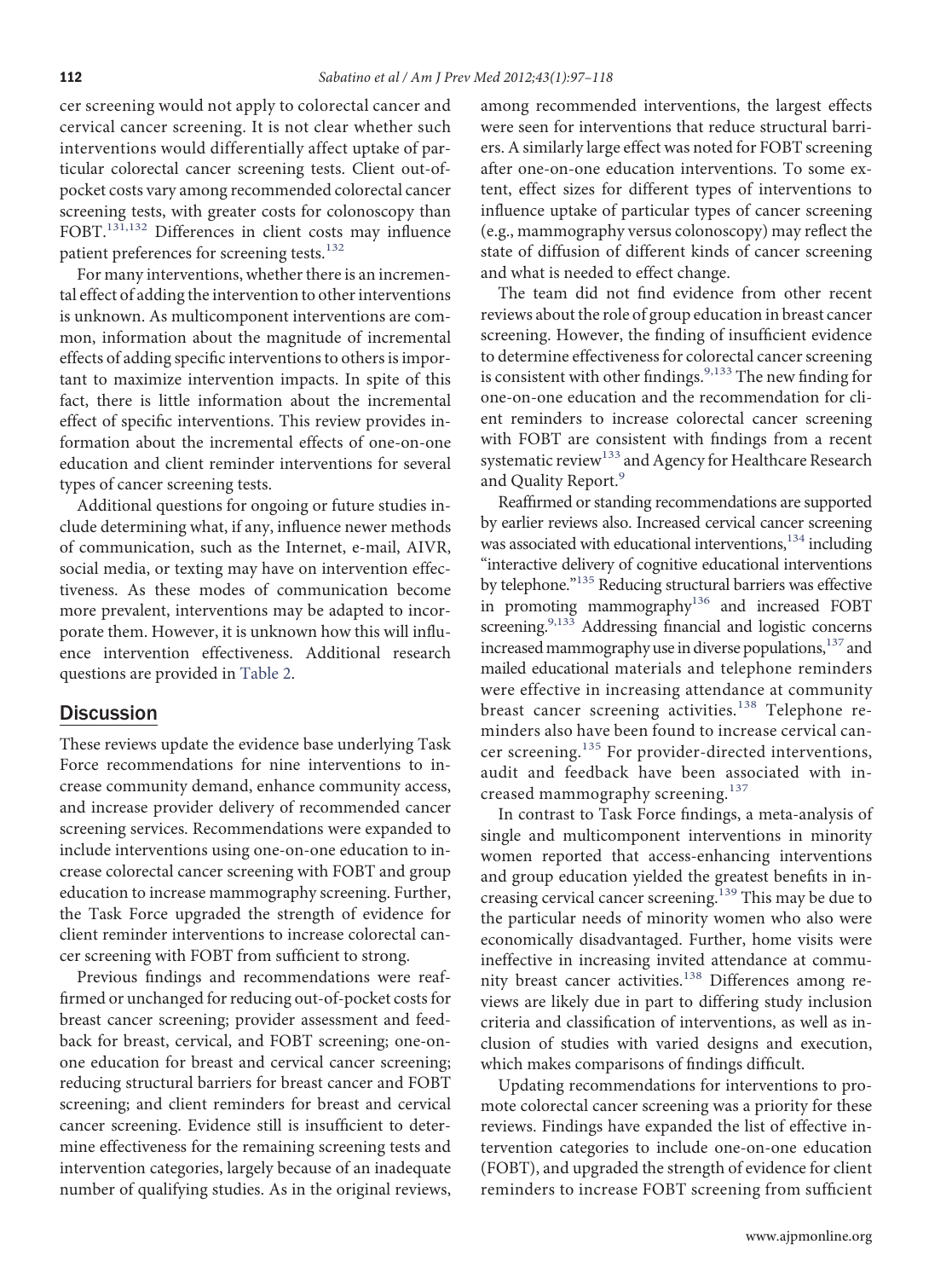#### <span id="page-16-0"></span>Table 2. Research questions for future studies

Г

| Are interventions effective for promoting colorectal cancer screening with methods other than FOBT?<br>Are interventions to promote colorectal cancer screening equally effective when addressing colorectal cancer screening more<br>generally, as when specific to one type of test?<br>What are the incremental effects of adding intervention components to other interventions?<br>What influence do newer methods of communication (e.g., the Internet, e-mail, social media, AIVR, texting) have on<br>intervention effectiveness?<br>What is the influence of health system factors on intervention effectiveness?<br><b>Group education</b><br>Are group education interventions that target specific groups more effective in increasing breast, cervical, or colorectal cancer<br>screening within those groups than untargeted interventions?<br>Does effectiveness vary with intensity of education sessions or specific components included in them?<br>One-on-one education<br>What duration, dose, and intensity of one-on-one educational interventions are needed to be effective? <sup>18</sup><br>What characteristics of "tailoring" contribute to its effect? Are there effects of tailoring channels (personal interaction,<br>anonymous interaction)?<br>Does effectiveness of one-on-one education interventions vary according to whether or not education is delivered by a<br>medical professional?<br><b>Client reminders</b><br>How do newer methods of communication (e.g., the Internet, e-mail, text messages, or automated telephone calls) influence<br>the effectiveness of client reminder interventions?<br>To what extent does effectiveness vary for groups overdue for screening or never screened?<br>Does effectiveness vary according to the source of client reminders (e.g., clinic or practice versus screening registry or program)?<br>Do reminders for screenings for multiple cancer sites work as well as those for a single cancer site?<br><b>Client incentives</b><br>As in the original review, $18$ does effectiveness vary with type of incentive?<br>Is screening use sustained after discontinuation of incentives? Is length of effect related to size or perceived value of<br>incentives? Is there a value floor or ceiling?<br>Is there a threshold beyond which client incentives are effective? If so, is the magnitude of the incentive ethical or coercive?<br>Are there specific populations for whom client incentives are valuable? A clearer understanding of the nature of attractive<br>incentives for different populations would be helpful. Are one-size-fits-all incentives no longer appropriate?<br>Mass media<br>What is the efficacy of Internet-delivered mass media campaigns and other mass approaches? Can the Internet be marshaled<br>to create the impact of mass media at lower cost and with even greater reach?<br><b>Provider incentives</b><br>Does effectiveness vary with type of incentive, timing of incentive, and/or physician/practice characteristics?<br>Do provider incentives result in an incremental increase in the effectiveness of provider assessment and feedback<br>interventions? <sup>20</sup> | Overall |
|-------------------------------------------------------------------------------------------------------------------------------------------------------------------------------------------------------------------------------------------------------------------------------------------------------------------------------------------------------------------------------------------------------------------------------------------------------------------------------------------------------------------------------------------------------------------------------------------------------------------------------------------------------------------------------------------------------------------------------------------------------------------------------------------------------------------------------------------------------------------------------------------------------------------------------------------------------------------------------------------------------------------------------------------------------------------------------------------------------------------------------------------------------------------------------------------------------------------------------------------------------------------------------------------------------------------------------------------------------------------------------------------------------------------------------------------------------------------------------------------------------------------------------------------------------------------------------------------------------------------------------------------------------------------------------------------------------------------------------------------------------------------------------------------------------------------------------------------------------------------------------------------------------------------------------------------------------------------------------------------------------------------------------------------------------------------------------------------------------------------------------------------------------------------------------------------------------------------------------------------------------------------------------------------------------------------------------------------------------------------------------------------------------------------------------------------------------------------------------------------------------------------------------------------------------------------------------------------------------------------------------------------------------------------------------------------------------------------------------------------------------------------------------------------------------------------------------------------------------------------------------------------------------------------------------------------------------------------------------------------------------------------------------------------------------------------------------------------------------------------------------------------------------------------------------------------------------------------|---------|
|                                                                                                                                                                                                                                                                                                                                                                                                                                                                                                                                                                                                                                                                                                                                                                                                                                                                                                                                                                                                                                                                                                                                                                                                                                                                                                                                                                                                                                                                                                                                                                                                                                                                                                                                                                                                                                                                                                                                                                                                                                                                                                                                                                                                                                                                                                                                                                                                                                                                                                                                                                                                                                                                                                                                                                                                                                                                                                                                                                                                                                                                                                                                                                                                                   |         |
|                                                                                                                                                                                                                                                                                                                                                                                                                                                                                                                                                                                                                                                                                                                                                                                                                                                                                                                                                                                                                                                                                                                                                                                                                                                                                                                                                                                                                                                                                                                                                                                                                                                                                                                                                                                                                                                                                                                                                                                                                                                                                                                                                                                                                                                                                                                                                                                                                                                                                                                                                                                                                                                                                                                                                                                                                                                                                                                                                                                                                                                                                                                                                                                                                   |         |
|                                                                                                                                                                                                                                                                                                                                                                                                                                                                                                                                                                                                                                                                                                                                                                                                                                                                                                                                                                                                                                                                                                                                                                                                                                                                                                                                                                                                                                                                                                                                                                                                                                                                                                                                                                                                                                                                                                                                                                                                                                                                                                                                                                                                                                                                                                                                                                                                                                                                                                                                                                                                                                                                                                                                                                                                                                                                                                                                                                                                                                                                                                                                                                                                                   |         |
|                                                                                                                                                                                                                                                                                                                                                                                                                                                                                                                                                                                                                                                                                                                                                                                                                                                                                                                                                                                                                                                                                                                                                                                                                                                                                                                                                                                                                                                                                                                                                                                                                                                                                                                                                                                                                                                                                                                                                                                                                                                                                                                                                                                                                                                                                                                                                                                                                                                                                                                                                                                                                                                                                                                                                                                                                                                                                                                                                                                                                                                                                                                                                                                                                   |         |
|                                                                                                                                                                                                                                                                                                                                                                                                                                                                                                                                                                                                                                                                                                                                                                                                                                                                                                                                                                                                                                                                                                                                                                                                                                                                                                                                                                                                                                                                                                                                                                                                                                                                                                                                                                                                                                                                                                                                                                                                                                                                                                                                                                                                                                                                                                                                                                                                                                                                                                                                                                                                                                                                                                                                                                                                                                                                                                                                                                                                                                                                                                                                                                                                                   |         |
|                                                                                                                                                                                                                                                                                                                                                                                                                                                                                                                                                                                                                                                                                                                                                                                                                                                                                                                                                                                                                                                                                                                                                                                                                                                                                                                                                                                                                                                                                                                                                                                                                                                                                                                                                                                                                                                                                                                                                                                                                                                                                                                                                                                                                                                                                                                                                                                                                                                                                                                                                                                                                                                                                                                                                                                                                                                                                                                                                                                                                                                                                                                                                                                                                   |         |
|                                                                                                                                                                                                                                                                                                                                                                                                                                                                                                                                                                                                                                                                                                                                                                                                                                                                                                                                                                                                                                                                                                                                                                                                                                                                                                                                                                                                                                                                                                                                                                                                                                                                                                                                                                                                                                                                                                                                                                                                                                                                                                                                                                                                                                                                                                                                                                                                                                                                                                                                                                                                                                                                                                                                                                                                                                                                                                                                                                                                                                                                                                                                                                                                                   |         |
|                                                                                                                                                                                                                                                                                                                                                                                                                                                                                                                                                                                                                                                                                                                                                                                                                                                                                                                                                                                                                                                                                                                                                                                                                                                                                                                                                                                                                                                                                                                                                                                                                                                                                                                                                                                                                                                                                                                                                                                                                                                                                                                                                                                                                                                                                                                                                                                                                                                                                                                                                                                                                                                                                                                                                                                                                                                                                                                                                                                                                                                                                                                                                                                                                   |         |
|                                                                                                                                                                                                                                                                                                                                                                                                                                                                                                                                                                                                                                                                                                                                                                                                                                                                                                                                                                                                                                                                                                                                                                                                                                                                                                                                                                                                                                                                                                                                                                                                                                                                                                                                                                                                                                                                                                                                                                                                                                                                                                                                                                                                                                                                                                                                                                                                                                                                                                                                                                                                                                                                                                                                                                                                                                                                                                                                                                                                                                                                                                                                                                                                                   |         |
|                                                                                                                                                                                                                                                                                                                                                                                                                                                                                                                                                                                                                                                                                                                                                                                                                                                                                                                                                                                                                                                                                                                                                                                                                                                                                                                                                                                                                                                                                                                                                                                                                                                                                                                                                                                                                                                                                                                                                                                                                                                                                                                                                                                                                                                                                                                                                                                                                                                                                                                                                                                                                                                                                                                                                                                                                                                                                                                                                                                                                                                                                                                                                                                                                   |         |
|                                                                                                                                                                                                                                                                                                                                                                                                                                                                                                                                                                                                                                                                                                                                                                                                                                                                                                                                                                                                                                                                                                                                                                                                                                                                                                                                                                                                                                                                                                                                                                                                                                                                                                                                                                                                                                                                                                                                                                                                                                                                                                                                                                                                                                                                                                                                                                                                                                                                                                                                                                                                                                                                                                                                                                                                                                                                                                                                                                                                                                                                                                                                                                                                                   |         |
|                                                                                                                                                                                                                                                                                                                                                                                                                                                                                                                                                                                                                                                                                                                                                                                                                                                                                                                                                                                                                                                                                                                                                                                                                                                                                                                                                                                                                                                                                                                                                                                                                                                                                                                                                                                                                                                                                                                                                                                                                                                                                                                                                                                                                                                                                                                                                                                                                                                                                                                                                                                                                                                                                                                                                                                                                                                                                                                                                                                                                                                                                                                                                                                                                   |         |
|                                                                                                                                                                                                                                                                                                                                                                                                                                                                                                                                                                                                                                                                                                                                                                                                                                                                                                                                                                                                                                                                                                                                                                                                                                                                                                                                                                                                                                                                                                                                                                                                                                                                                                                                                                                                                                                                                                                                                                                                                                                                                                                                                                                                                                                                                                                                                                                                                                                                                                                                                                                                                                                                                                                                                                                                                                                                                                                                                                                                                                                                                                                                                                                                                   |         |
|                                                                                                                                                                                                                                                                                                                                                                                                                                                                                                                                                                                                                                                                                                                                                                                                                                                                                                                                                                                                                                                                                                                                                                                                                                                                                                                                                                                                                                                                                                                                                                                                                                                                                                                                                                                                                                                                                                                                                                                                                                                                                                                                                                                                                                                                                                                                                                                                                                                                                                                                                                                                                                                                                                                                                                                                                                                                                                                                                                                                                                                                                                                                                                                                                   |         |
|                                                                                                                                                                                                                                                                                                                                                                                                                                                                                                                                                                                                                                                                                                                                                                                                                                                                                                                                                                                                                                                                                                                                                                                                                                                                                                                                                                                                                                                                                                                                                                                                                                                                                                                                                                                                                                                                                                                                                                                                                                                                                                                                                                                                                                                                                                                                                                                                                                                                                                                                                                                                                                                                                                                                                                                                                                                                                                                                                                                                                                                                                                                                                                                                                   |         |
|                                                                                                                                                                                                                                                                                                                                                                                                                                                                                                                                                                                                                                                                                                                                                                                                                                                                                                                                                                                                                                                                                                                                                                                                                                                                                                                                                                                                                                                                                                                                                                                                                                                                                                                                                                                                                                                                                                                                                                                                                                                                                                                                                                                                                                                                                                                                                                                                                                                                                                                                                                                                                                                                                                                                                                                                                                                                                                                                                                                                                                                                                                                                                                                                                   |         |
|                                                                                                                                                                                                                                                                                                                                                                                                                                                                                                                                                                                                                                                                                                                                                                                                                                                                                                                                                                                                                                                                                                                                                                                                                                                                                                                                                                                                                                                                                                                                                                                                                                                                                                                                                                                                                                                                                                                                                                                                                                                                                                                                                                                                                                                                                                                                                                                                                                                                                                                                                                                                                                                                                                                                                                                                                                                                                                                                                                                                                                                                                                                                                                                                                   |         |
|                                                                                                                                                                                                                                                                                                                                                                                                                                                                                                                                                                                                                                                                                                                                                                                                                                                                                                                                                                                                                                                                                                                                                                                                                                                                                                                                                                                                                                                                                                                                                                                                                                                                                                                                                                                                                                                                                                                                                                                                                                                                                                                                                                                                                                                                                                                                                                                                                                                                                                                                                                                                                                                                                                                                                                                                                                                                                                                                                                                                                                                                                                                                                                                                                   |         |
|                                                                                                                                                                                                                                                                                                                                                                                                                                                                                                                                                                                                                                                                                                                                                                                                                                                                                                                                                                                                                                                                                                                                                                                                                                                                                                                                                                                                                                                                                                                                                                                                                                                                                                                                                                                                                                                                                                                                                                                                                                                                                                                                                                                                                                                                                                                                                                                                                                                                                                                                                                                                                                                                                                                                                                                                                                                                                                                                                                                                                                                                                                                                                                                                                   |         |
|                                                                                                                                                                                                                                                                                                                                                                                                                                                                                                                                                                                                                                                                                                                                                                                                                                                                                                                                                                                                                                                                                                                                                                                                                                                                                                                                                                                                                                                                                                                                                                                                                                                                                                                                                                                                                                                                                                                                                                                                                                                                                                                                                                                                                                                                                                                                                                                                                                                                                                                                                                                                                                                                                                                                                                                                                                                                                                                                                                                                                                                                                                                                                                                                                   |         |
|                                                                                                                                                                                                                                                                                                                                                                                                                                                                                                                                                                                                                                                                                                                                                                                                                                                                                                                                                                                                                                                                                                                                                                                                                                                                                                                                                                                                                                                                                                                                                                                                                                                                                                                                                                                                                                                                                                                                                                                                                                                                                                                                                                                                                                                                                                                                                                                                                                                                                                                                                                                                                                                                                                                                                                                                                                                                                                                                                                                                                                                                                                                                                                                                                   |         |
|                                                                                                                                                                                                                                                                                                                                                                                                                                                                                                                                                                                                                                                                                                                                                                                                                                                                                                                                                                                                                                                                                                                                                                                                                                                                                                                                                                                                                                                                                                                                                                                                                                                                                                                                                                                                                                                                                                                                                                                                                                                                                                                                                                                                                                                                                                                                                                                                                                                                                                                                                                                                                                                                                                                                                                                                                                                                                                                                                                                                                                                                                                                                                                                                                   |         |
|                                                                                                                                                                                                                                                                                                                                                                                                                                                                                                                                                                                                                                                                                                                                                                                                                                                                                                                                                                                                                                                                                                                                                                                                                                                                                                                                                                                                                                                                                                                                                                                                                                                                                                                                                                                                                                                                                                                                                                                                                                                                                                                                                                                                                                                                                                                                                                                                                                                                                                                                                                                                                                                                                                                                                                                                                                                                                                                                                                                                                                                                                                                                                                                                                   |         |
|                                                                                                                                                                                                                                                                                                                                                                                                                                                                                                                                                                                                                                                                                                                                                                                                                                                                                                                                                                                                                                                                                                                                                                                                                                                                                                                                                                                                                                                                                                                                                                                                                                                                                                                                                                                                                                                                                                                                                                                                                                                                                                                                                                                                                                                                                                                                                                                                                                                                                                                                                                                                                                                                                                                                                                                                                                                                                                                                                                                                                                                                                                                                                                                                                   |         |
|                                                                                                                                                                                                                                                                                                                                                                                                                                                                                                                                                                                                                                                                                                                                                                                                                                                                                                                                                                                                                                                                                                                                                                                                                                                                                                                                                                                                                                                                                                                                                                                                                                                                                                                                                                                                                                                                                                                                                                                                                                                                                                                                                                                                                                                                                                                                                                                                                                                                                                                                                                                                                                                                                                                                                                                                                                                                                                                                                                                                                                                                                                                                                                                                                   |         |
|                                                                                                                                                                                                                                                                                                                                                                                                                                                                                                                                                                                                                                                                                                                                                                                                                                                                                                                                                                                                                                                                                                                                                                                                                                                                                                                                                                                                                                                                                                                                                                                                                                                                                                                                                                                                                                                                                                                                                                                                                                                                                                                                                                                                                                                                                                                                                                                                                                                                                                                                                                                                                                                                                                                                                                                                                                                                                                                                                                                                                                                                                                                                                                                                                   |         |
|                                                                                                                                                                                                                                                                                                                                                                                                                                                                                                                                                                                                                                                                                                                                                                                                                                                                                                                                                                                                                                                                                                                                                                                                                                                                                                                                                                                                                                                                                                                                                                                                                                                                                                                                                                                                                                                                                                                                                                                                                                                                                                                                                                                                                                                                                                                                                                                                                                                                                                                                                                                                                                                                                                                                                                                                                                                                                                                                                                                                                                                                                                                                                                                                                   |         |

*Note:* For interventions with established effectiveness, research issues concerning effectiveness, applicability, additional benefits and potential harms, and potential barriers to implementation were summarized. For interventions with established effectiveness for one or more screening sites, unaddressed questions were considered more broadly. FOBT, fecal occult blood test

to strong. The recommendation for reducing structural barriers, to increase FOBT screening, was reaffırmed.

This is important, given evidence that the factor most negatively associated with colorectal cancer screening is lack of healthcare access.<sup>[133](#page-21-8)</sup> However, for many interven-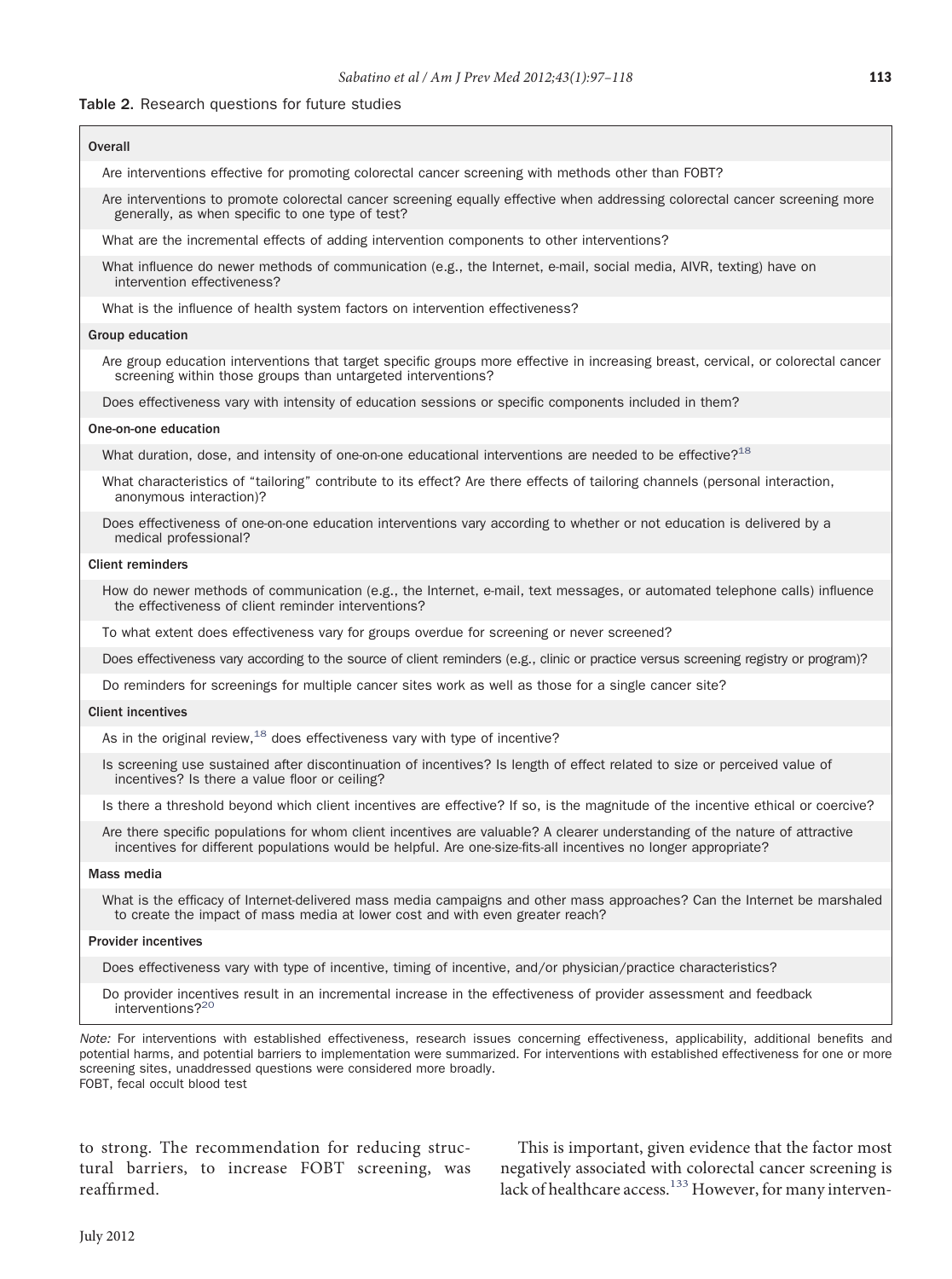tion categories there frequently was insuffıcient evidence to determine effectiveness for colorectal cancer screening, most often because of too few qualifying studies. Given that access to care alone does not ensure adequate screening use, $133$  more information is needed to determine which of these interventions are effective. Moreover, most evidence is for FOBT use rather than colonoscopy, which increasingly has been utilized for screening while FOBT use has declined.<sup>[9](#page-18-25)</sup> Although information about colorectal cancer screening is increasing, additional information about endoscopic screening is needed for many interventions.

In selecting effective interventions to implement, local needs, barriers, populations, and resources should be considered, along with evidence data regarding effectiveness of different interventions. Targeted, tailored, and more intensive efforts may be more appropriate when population subgroups underutilize screening.[135,137](#page-21-10) Disparities in colorectal cancer screening and other screening tests have been described. $8,11,14$  In the current reviews, for many interventions including ones recommended for colorectal screening, there were often too few studies to identify particular intervention categories or approaches within categories that were effective for particular subgroups. An exception was that for breast cancer screening, one-on-one education appeared similarly effective in studies with relatively large underserved populations compared with other studies. More information about various approaches would help identify which strategies may be most appropriate for given populations and settings.

As with many reviews, $133-135,139$  publication bias and selective reporting of significant results may have influenced fındings. It is also possible that not all relevant studies were identified $133$ ; however, the search strategy employed was comprehensive, with studies included and fındings reviewed by a Coordination team of Task Force members, systematic review methodologists, and subject matter experts.<sup>140</sup> Additionally, biases within studies may influence fındings[.134,139](#page-21-9) Where applicable, following Community Guide rules,<sup>[23](#page-18-8)</sup> study quality was assessed independently by two reviewers using a scoring protocol developed by the team, including systematic review methodologists. The strength of the overall body of evidence also was accounted for according to *Community* Guide rules.<sup>[21,23](#page-18-4)</sup> Conclusions of insufficient evidence to determine effectiveness do not indicate that interventions are ineffective. Instead such fındings imply that additional research and information are needed before conclusions can be drawn. Finally, these reviews are based on studies published through 2008; more-recent fındings therefore are not included.

Determining effectiveness of interventions is an important step to improve screening use among eligible populations. However, once effective interventions have been identifıed, dissemination and uptake of these interventions in community and healthcare settings are critical to maximizing their utility. Proactive, deliberate efforts are needed to disseminate fındings into practice. Web-based resources such as Cancer Control PLANET [\(cancercontrolplanet.cancer.gov/\)](http://cancercontrolplanet.cancer.gov/) can facilitate access to research-tested cancer control interventions. More research is needed into contextual effects on screening intervention implementation and the process of screening promotion dissemination.

The authors acknowledge the invaluable contributions of members and leaders from the Cancer Prevention and Control Research Network (CPCRN) and logistic support from the Emory Prevention Research Center, cooperative agreement numbers 3-U48-DP-000050-1 (University of Washington); 3-U48-DP000064 (University of California Los Angeles); 3-U48-DP000059-01 (University of North Carolina); 3-U48-DP000057 (University of Texas Houston); 1-U48-DP000043-S1 (Emory University); and 3-U48- DP000049 (Morehouse University) from the CDC, Prevention Research Centers Program. In addition to the CPCRN grant to the Emory Prevention Research Center, KG was supported by a Georgia Cancer Coalition Distinguished Scholar Award. BD was hired by CDC as a contractor to abstract articles for this systematic review.

The fındings and conclusions in this report are those of the authors and do not necessarily represent the offıcial position of the CDC.

The paper represents the opinions of the authors and cannot be construed to represent the opinions or policy of the National Cancer Institute or the Federal Government.

No fınancial disclosures were reported by the authors of this paper.

### <span id="page-17-0"></span>References

- <span id="page-17-1"></span>1. Xu JQ, Kochanek KD, Murphy SL, Tejada-Vera B. Deaths: fınal data for 2007. Natl Vital Stat Rep 2010;58(19).
- <span id="page-17-2"></span>2. U.S. Cancer Statistics Working Group. U.S. Cancer Statistics: 1999 – 2007 incidence and mortality web-based report. [www.cdc.gov/uscs.](http://www.cdc.gov/uscs)
- 3. U.S. Preventive Services Task Force. Screening for cervical cancer, topic page. [www.uspreventiveservicestaskforce.org/uspstf/uspscerv.](http://www.uspreventiveservicestaskforce.org/uspstf/uspscerv.htm) [htm.](http://www.uspreventiveservicestaskforce.org/uspstf/uspscerv.htm)
- 4. U.S. Preventive Services Task Force. Screening for colorectal cancer, topic page. [www.uspreventiveservicestaskforce.org/uspstf/uspscolo.](http://www.uspreventiveservicestaskforce.org/uspstf/uspscolo.htm) [htm.](http://www.uspreventiveservicestaskforce.org/uspstf/uspscolo.htm)
- <span id="page-17-3"></span>5. U.S. Preventive Services Task Force. Screening for breast cancer, topic page. [www.uspreventiveservicestaskforce.org/uspstf/uspsbrca.htm.](http://www.uspreventiveservicestaskforce.org/uspstf/uspsbrca.htm)
- 6. National Center for Health Statistics. Health, U.S. 2009: with special feature on medical technology. Hyattsville MD, 2010.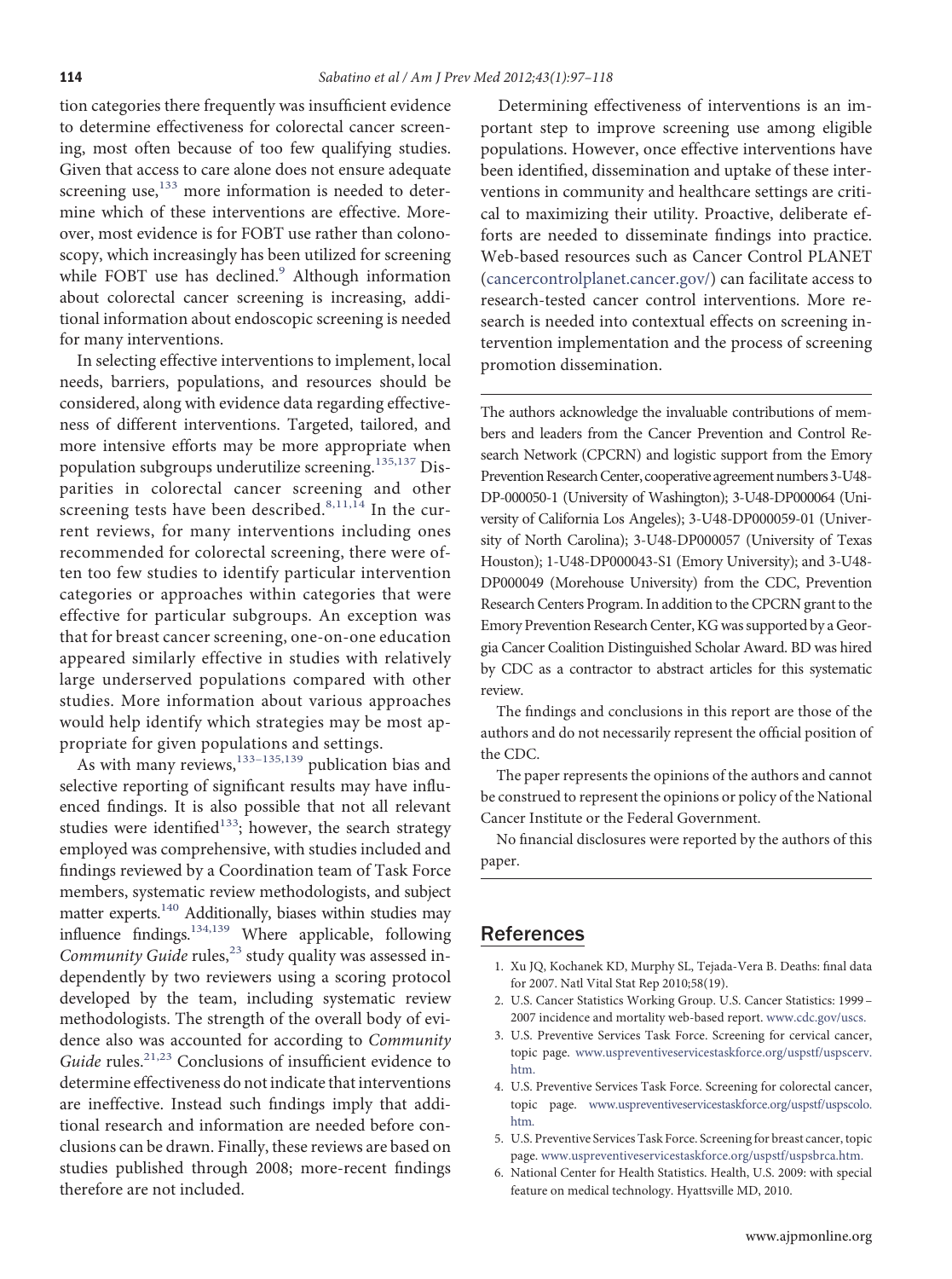- 7. Trivers KF, Shaw KM, Sabatino SA, Shapiro JA, Coates RJ. Trends in colorectal cancer screening disparities in people aged 50 –64 years, 2000 –2005. Am J Prev Med 2008;35(3):185–93.
- <span id="page-18-0"></span>8. Klabunde CN, Cronin KA, Breen N, Waldron WR, Ambs AH, Nadel MR. Trends in colorectal cancer test use among vulnerable populations in the U.S. Cancer Epidemiol Biomarkers Prev 2011;20(8): 1611–21.
- <span id="page-18-25"></span>9. Holden DJ, Harris R, Porterfıeld DS, et al. Enhancing the use and quality of colorectal cancer screening, evidence report/technology assessment no. 190. Rockville MD: Agency for Healthcare Research and Quality, 2010. Publication No. 10-E-002.
- 10. CDC. Vital signs: colorectal cancer screening, incidence, and mortality—U.S., 2002–2010. MMWR Morb Mortal Wkly Rep 2011;60(26):884 –9.
- 11. CDC. Cancer screening-U.S., 2010. MMWR Morb Mortal Wkly Rep  $2012:61(3):41-5$ .
- <span id="page-18-1"></span>12. Rakowski W, Meissner H, Vernon SW, Breen N, Rimer BK, Clark MA. Correlates of repeat and recent mammography for women ages 45 to 75 in the 2002 to 2003 Health Information National Trends Survey (HINTS 2003). Cancer Epidemiol Biomarkers Prev 2006;15(11):2093–101.
- 13. Rakowski W, Wyn R, Breen N, Meissner H, Clark MA. Prevalence and correlates of recent and repeat mammography among California women ages 55–79. Cancer Epidemiol 2010;34(2):168 –77.
- <span id="page-18-2"></span>14. Swan J, Breen N, Graubard BI, et al. Data and trends in cancer screening in the United States: Results from the 2005 National Health Interview Survey. Cancer 2010;116(20):4872–81.
- 15. Sabatino SA, Coates RJ, Uhler RJ, Breen N, Tangka F, Shaw KM. Disparities in mammography use among U.S. women aged 40 –64 years, by race, ethnicity, income, and health insurance status. Med Care 2008;46(7):692–700.
- 16. Ward E, Halpern M, Schrag N, et al. Association of insurance with cancer care utilization and outcomes. CA Cancer J Clin 2008;58(1):9 –31.
- <span id="page-18-3"></span>17. Baron RC, Melillo S, Rimer BK, et al. Intervention to increase recommendation and delivery of screening for breast, cervical, and colorectal cancers by healthcare providers: a systematic review of provider reminders. Am J Prev Med 2010;38(1):110 –7.
- <span id="page-18-5"></span>18. Baron RC, Rimer BK, Breslow RA, et al. Client-directed interventions to increase community demand for breast, cervical, and colorectal cancer screening: a systematic review. Am J Prev Med 2008; 35(1S):S34 –S55.
- <span id="page-18-24"></span>19. Baron RC, Rimer BK, Coates RJ, et al. Client-directed interventions to increase community access to breast, cervical, and colorectal cancer screening: a systematic review. Am J Prev Med 2008;35(1S):S56 –S66.
- <span id="page-18-6"></span>20. Sabatino SA, Habarta N, Baron RC, et al. Interventions to increase recommendation and delivery of screening for breast, cervical, and colorectal cancers by healthcare providers: systematic reviews of provider assessment and feedback and provider incentives. Am J Prev Med 2008;35(1S):S67–S74.
- <span id="page-18-4"></span>21. Baron RC, Rimer BK, Coates RJ, et al. Methods for conducting systematic reviews of evidence on effectiveness and economic effıciency of interventions to increase screening for breast, cervical, and colorectal cancers. Am J Prev Med 2008;35(1S):S26 –S33.
- <span id="page-18-7"></span>22. Task Force on Community Preventive Services. Methods used for reviewing evidence and linking evidence to recommendations. In: The Guide To Community Preventive Services. New York: Oxford University Press, 2005:431–48.
- <span id="page-18-8"></span>23. Briss PA, Zaza S, Pappaioanou M, et al. Developing an evidence-based Guide to Community Preventive Services—methods. The Task Force on Community Preventive Services. Am J Prev Med 2000;18(1S): 35–43.
- <span id="page-18-9"></span>24. Aiken LS, West SG, Woodward CK, Reno RR, Reynolds KD. Increasing screening mammography in asymptomatic women: evaluation of a second-generation, theory-based program. Health Psychol 1994; 13(6):526 –38.
- <span id="page-18-13"></span>25. King E, Rimer BK, Benincasa T, et al. Strategies to encourage mammography use among women in senior citizens' housing facilities. J Cancer Educ 1998;13(2):108 –15.
- <span id="page-18-12"></span>26. Maxwell AE, Bastani R, Vida P, Warda US. Results of a randomized trial to increase breast and cervical cancer screening among Filipino American women. Prev Med 2003;37(2):102–9.
- 27. Mishra SI, Chavez LR, Magana JR, Nava P, Burciaga Valdez R, Hubbell FA. Improving breast cancer control among Latinas: evaluation of a theory-based educational program. Health Educ Behav 1998; 25(5):653–70.
- <span id="page-18-18"></span>28. Navarro AM, Senn KL, McNicholas LJ, Kaplan RM, Roppe B, Campo MC. Por la vida model intervention enhances use of cancer screening tests among Latinas. Am J Prev Med 1998;15(1):32–41.
- 29. Skinner CS, Arfken CL, Waterman B. Outcomes of the Learn, Share & Live breast cancer education program for older urban women. Am J Public Health 2000;90(8):1229 –34.
- <span id="page-18-14"></span>30. Bowen DJ, Powers D, Greenlee H. Effects of breast cancer risk counseling for sexual minority women. Health Care Women Int 2006;27(1):59 –74.
- 31. Hurdle DE. Breast cancer prevention with older women: a genderfocused intervention study. Health Care Women Int 2007;28(10): 872–87.
- <span id="page-18-15"></span>32. Lopez VA, Castro FG. Participation and program outcomes in a church-based cancer prevention program for Hispanic women. J Community Health 2006;31(4):343–62.
- 33. Mishra SI, Bastani R, Crespi CM, Chang LC, Luce PH, Baquet CR. Results of a randomized trial to increase mammogram usage among Samoan women. Cancer Epidemiol Biomarkers Prev 2007;16(12):  $2594 - 604$
- <span id="page-18-10"></span>34. Erwin DO, Spatz TS, Stotts RC, Hollenberg JA, Deloney LA. Increasing mammography and breast self-examination in African American women using the Witness Project model. J Cancer Educ 1996;  $11(4):210-5.$
- <span id="page-18-11"></span>35. Agho AO, Mosley BW, Rivers PA, Parker S. Utilization of mammography services among elderly rural and urban African American women. Health Educ J 2007;66(3):245–61.
- <span id="page-18-17"></span>36. Larkey L. Las mujeres saludables: reaching Latinas for breast, cervical and colorectal cancer prevention and screening. J Community Health 2006;31(1):69 –77.
- <span id="page-18-16"></span>37. Vivilaki V, Romanidou A, Theodorakis P, Lionis C. Are health education meetings effective in recruiting women in cervical screening programmes? An innovative and inexpensive intervention from the island of Crete. Rural Remote Health 2005;5(2):376.
- 38. White SC, Agurto I, Araguas N. Promoting healthy behaviors to prevent chronic disease in Panama and Trinidad & Tobago: results of the women as agents of change project. J Community Health 2006;31(5):413–29.
- <span id="page-18-19"></span>39. Weinrich SP, Weinrich MC, Stromborg MF, Boyd MD, Weiss HL. Using elderly educators to increase colorectal cancer screening. Gerontologist 1993;33(4):491–6.
- <span id="page-18-20"></span>40. Saywell RM, Champion VL, Sugg Skinner C, Menon U, Daggy J. A cost-effectiveness comparison of three tailored interventions to increase mammography screening. J Womens Health 2004;13(8): 909 –18.
- <span id="page-18-22"></span>41. Husaini BA, Emerson JS, Hull PC, Sherkat DE, Levine RS, Cain VA. Rural-urban differences in breast cancer screening among African-American women. J Health Care Poor Underserved 2005;16(4):1–10.
- <span id="page-18-21"></span>42. Carney PA, Harwood BG, Greene MA, Goodrich ME. Impact of a telephone counseling intervention on transitions in stage of change and adherence to interval mammography screening (U.S.). Cancer Causes Control 2005;16(7):799 –807.
- <span id="page-18-23"></span>43. Paskett E, Tatum C, Rushing J, et al. Randomized trial of an intervention to improve mammography utilization among a triracial rural population of women. J Natl Cancer Inst 2006;98(17):1226 –37.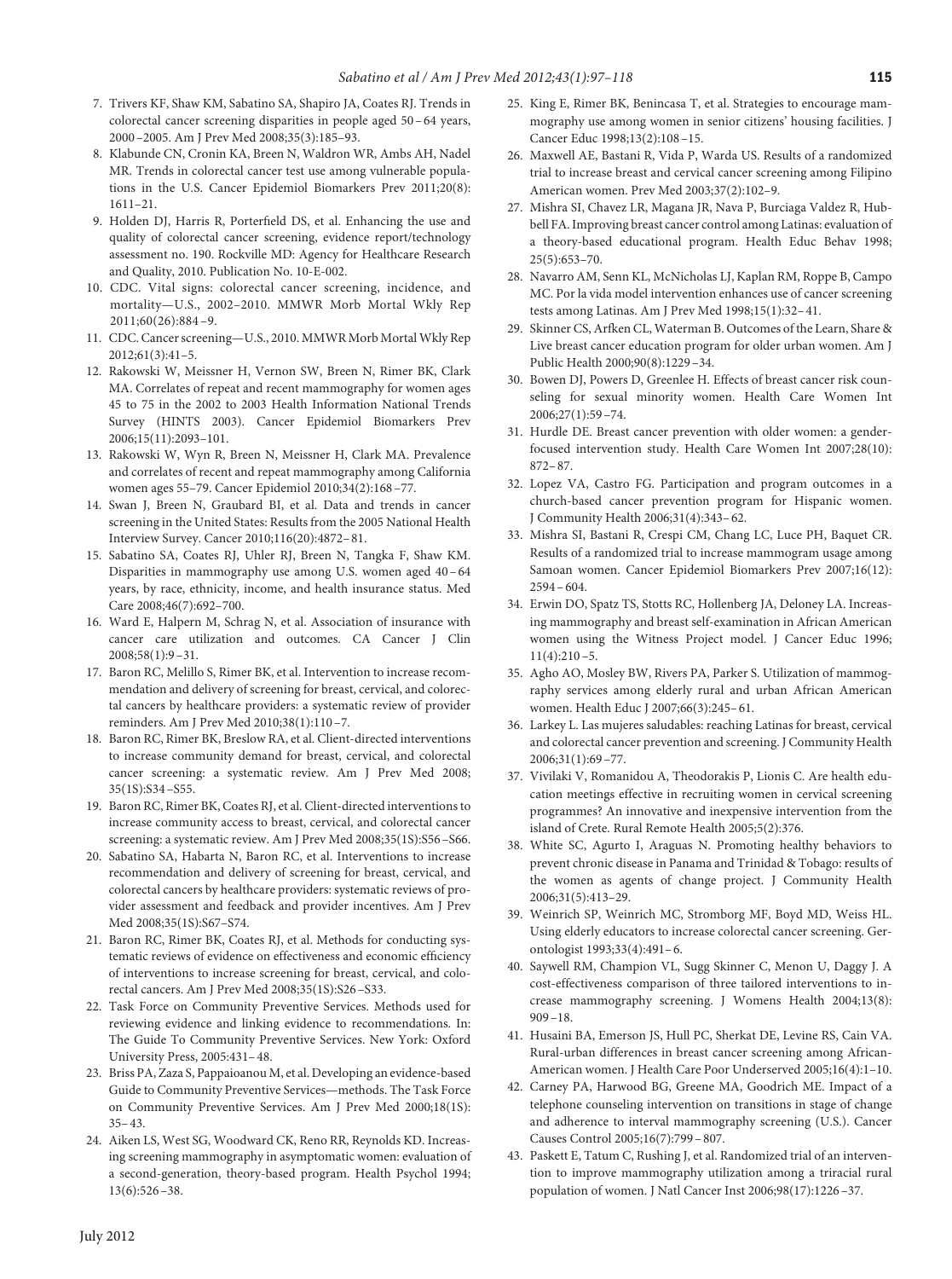- <span id="page-19-0"></span>44. Otero-Sabogal R, Owens D, Canchola J, Tabnak F. Improving rescreening in community clinics: does a system approach work? J Community Health 2006;31(6):497–519.
- 45. Champion V, Skinner CS, Hui S, et al. The effect of telephone versus print tailoring for mammography adherence. Patient Educ Couns 2007;65(3):416 –23.
- <span id="page-19-1"></span>46. Bloom JR, Stewart SL, Hancock SL. Breast cancer screening in women surviving Hodgkin disease. Am J Clin Oncol 2006;29(3):258 –66.
- 47. Bloom JR, Stewart SL, Chang S, You M. Effects of a telephone counseling intervention on sisters of young women with breast cancer. Prev Med 2006;43(5):379 –84.
- <span id="page-19-2"></span>48. Abood DA, Black DR, Coster DC. Loss-framed minimal intervention increases mammography use. Womens Health Issues 2005;15(6):  $258 - 64.$
- <span id="page-19-4"></span>49. Champion V, Maraj M, Hui S, et al. Comparison of tailored interventions to increase mammography screening in nonadherent older women. Prev Med 2003;36(2):150 –8.
- 50. Champion VL, Sugg Skinner C, Menon U, Seshadri R, Anzalone DC, Rawl SM. Comparisons of tailored mammography interventions at two months postintervention. Ann Behav Med 2002;24(3):211–8.
- 51. Costanza ME, Stoddard AM, Luckmann R, White MJ, Avrunin JS, Clemow L. Promoting mammography: results of a randomized trial of telephone counseling and a medical practice intervention. Am J Prev Med 2000;19(1):39 –46.
- 52. Crane LA, Leakey TA, Woodsworth MA, et al. Cancer Information Service-initiated outcalls to promote screening mammography among low-income and minority women: design and feasibility testing. Prev Med 1998;27(5 Pt 2):S29 –S38.
- 53. Duan N, Fox SA, Pitkin Derose K, Carson S. Maintaining mammography adherence through telephone counseling in a church-based trial. Am J Public Health 2000;90(9):1468 –71.
- 54. Howze EH, Broyden R, Impara J. Using informal caregivers to communicate with women about mammography. Health Commun 1992;4(3):227–44.
- 55. King ES, Rimer BK, Seay J, Balshem A, Engstrom PF. Promoting mammography use through progressive interventions: is it effective? Am J Public Health 1994;84(1):104 –6.
- <span id="page-19-3"></span>56. Lauver DR, Settersten L, Kane JH, Henriques JB. Tailored messages, external barriers, and women's utilization of professional breast cancer screening over time. Cancer 2003;97(11):2724 –35.
- 57. Lipkus IM, Rimer BK, Halabi S, Strigo TS. Can tailored interventions increase mammography use among HMO women? Am J Prev Med 2000;18(1):1–10.
- 58. Marcus AC, Bastani R, Reardon K, et al. Proactive screening mammography counseling within the Cancer Information Service: results from a randomized trial. Natl Cancer Inst Monogr 1993;(14):119 –29.
- 59. Messina CR, Lane DSG, Grimson R. Effectiveness of women's telephone counseling and physician education to improve mammography screening among women who underuse mammography. Ann Behav Med 2002;24(4):279 –89.
- 60. Rimer BK, Halabi S, Sugg Skinner C, et al. Effects of a mammography decision-making intervention at 12 and 24 months. Am J Prev Med 2002;22(4):247–57.
- 61. Saywell RM, Champion VL, Zollinger TW, et al. The cost effectiveness of 5 interventions to increase mammography adherence in a managed care population. Am J Manag Care 2003;9(1):33–44.
- 62. Taplin SH, Barlow WE, Ludman E, et al. Testing reminder and motivational telephone calls to increase screening mammography: a randomized study. J Natl Cancer Inst 2000;92(3):233–42.
- 63. Valanis BG, Glasgow RE, Mullooly J, et al. Screening HMO women overdue for both mammograms and Pap tests. Prev Med 2002;  $34(1):40 - 50.$
- 64. Champion VL. Strategies to increase mammography utilization. Med Care 1994;32(2):118 –29.
- 65. Champion VL, Ray DW, Heilman DK, Springston JK. A tailored intervention for mammography among low-income African-American women. J Psychosoc Oncol 2000;18:1–13.
- 66. Hoare T, Thomas C, Biggs A, Booth M, Bradley S, Friedman E. Can the uptake of breast screening by Asian women be increased? A randomized controlled trial of a linkworker intervention. J Public Health Med 1994;16(2):179 –85.
- 67. Schwartz MD, Rimer BK, Daly M, Sands C, Lerman C. A randomized trial of breast cancer risk counseling: the impact on self-reported mammography use. Am J Public Health 1999;89(6):924 –6.
- 68. Segura JM, Castells X, Casamitjana M, Macia F, Porta M, Katz SJ. A randomized controlled trial comparing three invitation strategies in a breast cancer screening program. Prev Med 2001;33(4):325–32.
- 69. Seow A, Straughan PT, Ng EH, Lee HP. A randomized trial of the use of print material and personal contact to improve mammography uptake among screening non-attenders in Singapore. Ann Acad Med Singapore 1998;27(6):838 –42.
- 70. Sung JFC, Blumenthal DS, Coates RJ, Williams JE, Alema-Mensah E, Liff JM. Effect of a cancer screening intervention conducted by lay health workers among inner-city women. Am J Prev Med 1997; 13(1):51–7.
- 71. Calle EE, Miracle-McMahill HL, Moss RE, Heath CW Jr. Personal contact from friends to increase mammography usage. Am J Prev Med 1994;10(6):361–6.
- <span id="page-19-5"></span>72. Champion V, Huster G. Effect of interventions on stage of mammography adoption. J Behav Med 1995;18(2):169 –87.
- 73. Rimer BK, Conaway M, Lyna P, et al. The impact of tailored interventions on a community health center population. Patient Educ Couns 1999;37(2):125–40.
- <span id="page-19-6"></span>74. Glanz K, Steffen AD, Taglialatela LA. Effects of colon cancer risk counseling for fırst-degree relatives. Cancer Epidemiol Biomarkers Prev 2007;16(7):1485–91.
- <span id="page-19-8"></span>75. Stokamer CL, Tenner CT, Chaudhuri J, Vazquez E, Bini EJ. Randomized controlled trial of the impact of intensive patient education on compliance with fecal occult blood testing. J Gen Intern Med 2005;20(3):278 –82.
- <span id="page-19-11"></span>76. Tu SP, Taylor V, Yasui Y, et al. Promoting culturally appropriate colorectal cancer screening through a health educator: a randomized controlled trial. Cancer 2006;107(5):959 –66.
- <span id="page-19-9"></span>77. Turner BJ, Weiner M, Berry SD, Lillie K, Fosnocht K, Hollenbeak CS. Overcoming poor attendance to fırst scheduled colonoscopy: a randomized trial of peer coach or brochure support. J Gen Intern Med  $2008;23(1):58-63.$
- <span id="page-19-7"></span>78. Costanza ME, Luckmann R, Stoddard AM, et al. Using tailored telephone counseling to accelerate the adoption of colorectal cancer screening. Cancer Detect Prev 2007;31(3):191–8.
- <span id="page-19-10"></span>79. Myers RE, Ross EA, Wolf TA, Balshem A, Jepson C, Millner L. Behavioral interventions to increase adherence in colorectal cancer screening. Med Care 1991;29(10):1039 –50.
- <span id="page-19-12"></span>80. Thompson RS, Michnich ME, Gray J, Friedlander L, Gilson B. Maximizing compliance with hemoccult screening for colon cancer in clinical practice. Med Care 1986;24(10):904 –14.
- <span id="page-19-13"></span>81. Crawford AG, Sikirica V, Goldfarb N, et al. Interactive voice response reminder effects on preventive service utilization. Am J Med Qual 2005;20(6):329 –36.
- <span id="page-19-15"></span>82. Goel A, George J, Burack RC. Telephone reminders increase rescreening in a county breast screening program. J Health Care Poor Underserved 2008;19:512–21.
- <span id="page-19-14"></span>83. Hofvind S. Breast cancer screening—prevalence of disease in women who only respond after an invitation reminder. J Med Screen 2007;14(1):21–2.
- <span id="page-19-16"></span>84. Partin MR, Slater JS, Caplan L. Randomized controlled trial of a repeat mammography intervention: effect of adherence defınitions on results. Prev Med 2005;41(3–4):734 –40.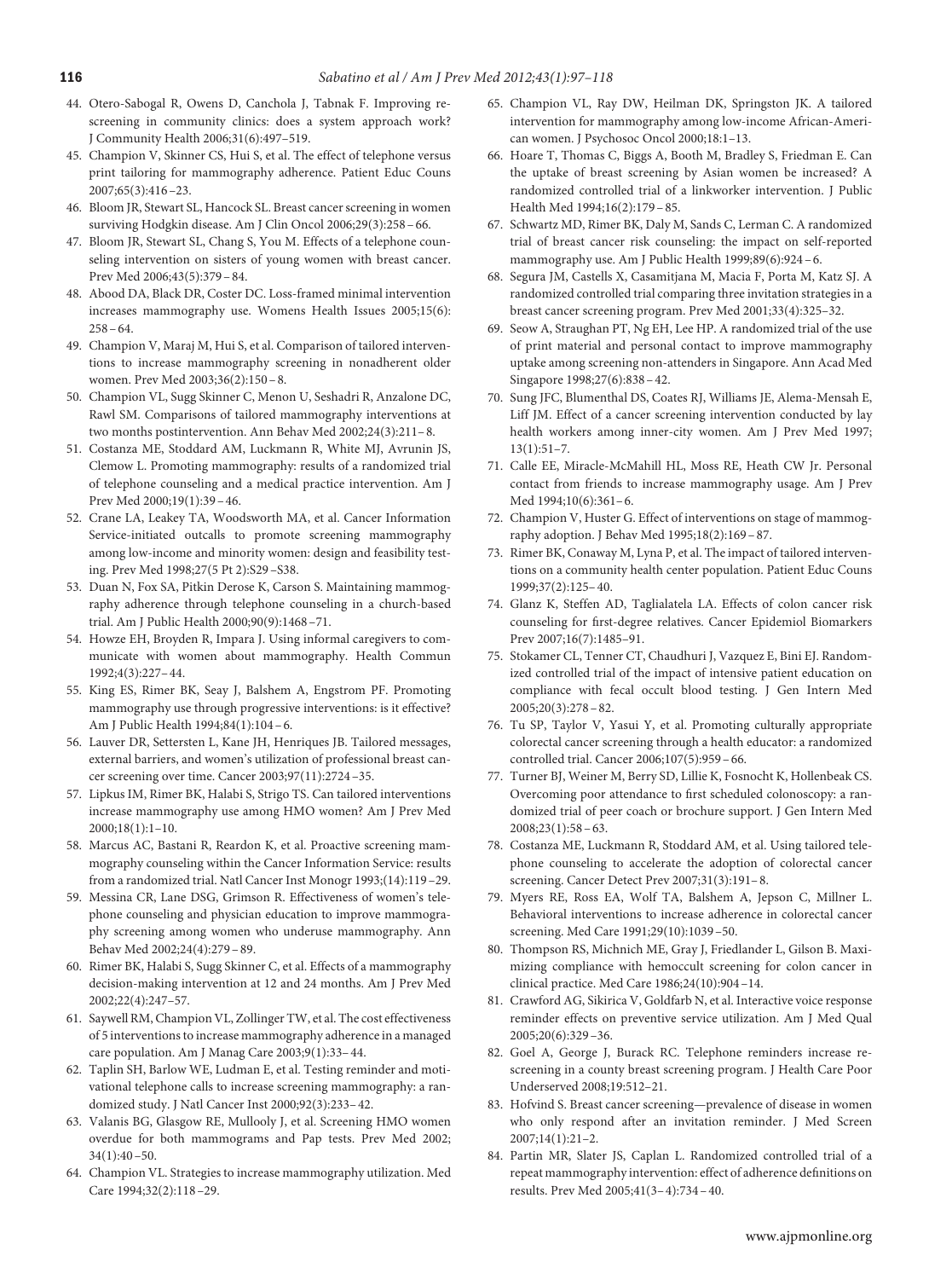- <span id="page-20-1"></span>85. Ruffın MT, Gorenflo DW. Interventions fail to increase cancer screening rates in community-based primary care practices. Prev Med 2004;39(3):435–40.
- <span id="page-20-0"></span>86. Vernon SW, del Junco DJ, Tiro JA, et al. Promoting regular mammography screening, II: Results from a randomized controlled trial in U.S. women veterans. J Natl Cancer Inst 2008;100(5):347–58.
- <span id="page-20-2"></span>87. Bankhead C, Richards SH, Peters TJ, et al. Improving attendance for breast screening among recent non-attenders: a randomised controlled trial of two interventions in primary care. J Med Screen 2001;8(2):99 –105.
- 88. Burack RC, Gimotty PA, George J, Simon MS, Dews P, Moncrease A. The effect of patient and physician reminders on use of screening mammography in a health maintenance organization. Results of a randomized controlled trial. Cancer 1996;78(8):1708 –21.
- 89. King ES, Rimer BK, Seay J, Balshem A, Engstrom PF. Promoting mammography use through progressive interventions: is it effective? Am J Public Health 1994;84(1):104 –6.
- 90. Landis SE, Hulkower SD, Pierson S. Enhancing adherence with mammography through patient letters and physician prompts. A pilot study. N C Med J 1992;53(11):575–8.
- 91. Richards SH, Bankhead C, Peters TJ, et al. Cluster randomised controlled trial comparing the effectiveness and cost-effectiveness of two primary care interventions aimed at improving attendance for breast screening. J Med Screen 2001;8(2):91–8.
- 92. Saywell RM Jr, Champion VL, Zollinger TW, et al. The cost effectiveness of 5 interventions to increase mammography adherence in a managed care population. Am J Manag Care 2003;9(1):33–44.
- <span id="page-20-3"></span>93. Becker DM, Gomez EB, Kaiser DL, Yoshihasi A, Hodge RH Jr. Improving preventive care at a medical clinic: how can the patient help? Am J Prev Med 1989;5(6):353–9.
- 94. Ornstein SM, Garr DR, Jenkins RG, Rust PF, Arnon A. Computergenerated physician and patient reminders. Tools to improve population adherence to selected preventive services. J Fam Pract 1991;32(1):82–90.
- <span id="page-20-4"></span>95. Byrnes P, McGoldrick C, Crawford M, Peers M. Cervical screening in general practice: strategies for improving participation. Aust Fam Physician 2007;36(3):183–92.
- <span id="page-20-5"></span>96. de Jonge E, Cloes E, de Beeck LO, et al. A quasi-randomized trial on the effectiveness of an invitation letter to improve participation in a setting of opportunistic screening for cervical cancer. Eur J Cancer Prev 2008;17:238 –42.
- <span id="page-20-6"></span>97. Eaker S, Adami H-O, Granath F, Wilander E, Sparen P. A large population-based randomized controlled trial to increase attendance at screening for cervical cancer. Cancer Epidemiol Biomarkers Prev 2004;13(3):346 –54.
- 98. Morrell S, Taylor R, Zeckendorf S, Niciak A, Wain G, Ross J. How much does a reminder letter increase cervical screening among under-screened women in NSW? Aust N Z J Public Health 2005;29(1):78 –84.
- <span id="page-20-7"></span>99. Burack RC, Gimotty PA, George J, et al. How reminders given to patients and physicians affected Pap smear use in a health maintenance organization: results of a randomized controlled trial. Cancer 1998;82(12):2391–400.
- <span id="page-20-9"></span>100. Church TR, Yeazel MW, Jones RM, et al. A randomized trial of direct mailing of fecal occult blood tests to increase colorectal cancer screening. J Natl Cancer Inst 2004;96(10):770 –80.
- <span id="page-20-10"></span><span id="page-20-8"></span>101. Segnan N, Senore C, Andreoni B, et al. Randomized trial of different screening strategies for colorectal cancer: patient response and detection rates. J Natl Cancer Inst 2005;97(5):347–57.
- 102. Slater JS, Henly GA, Ha CN, et al. Effect of direct mail as a populationbased strategy to increase mammography use among low-income underinsured women ages 40 to 64 years. Cancer Epidemiol Biomarkers Prev 2005;14(10):2346 –52.
- <span id="page-20-11"></span>103. Blumenthal DS, Fort JG, Ahmed NU, et al. Impact of a two-city community cancer prevention intervention on African Americans. J Natl Med Assoc 2005;97(11):1479 –88.
- <span id="page-20-12"></span>104. Page A, Morrell S, Tewson R, Taylor R, Brassil A. Mammography screening participation: effects of a media campaign targeting Italianspeaking women. Aust N Z J Public Health 2005;29(4):365-71.
- 105. Byles JE, Sanson-Fisher RW, Redman S, Dickinson JA, Halpin S. Effectiveness of three community based strategies to promote screening for cervical cancer. J Med Screen 1994;1(3):150 –8.
- <span id="page-20-13"></span>106. Howe A, Owen-Smith V, Richardson J. The impact of a television soap opera on the NHS cervical screening programme in the north west of England. J Public Health Med 2002;24(4):299 –304.
- <span id="page-20-14"></span>107. National Center for Health Statistics. 2008 National Health Interview Survey (NHIS) public use data release. NHIS survey description. [ftp://ftp.cdc.gov/pub/Health\\_Statistics/NCHS/Dataset\\_Documentation/](ftp://ftp.cdc.gov/pub/Health_Statistics/NCHS/Dataset_Documentation/NHIS/2008/srvydesc.pdf) [NHIS/2008/srvydesc.pdf.](ftp://ftp.cdc.gov/pub/Health_Statistics/NCHS/Dataset_Documentation/NHIS/2008/srvydesc.pdf)
- <span id="page-20-15"></span>108. Gellert K, Braun KL, Morris R, Starkey V. The 'Ohana Day Project: a community approach to increasing cancer screening. Prev Chronic Dis 2006;3(3):A99.
- <span id="page-20-16"></span>109. Pritchard DA, Straton JA, Hyndman J. Cervical screening in general practice. Aust J Public Health 1995;19(2):167–72.
- <span id="page-20-18"></span>110. White JE, Begg L, Fishman NW, Guthrie B, Fagan JK. Increasing cervical cancer screening among minority elderly. Education and on-site services increase screening. J Gerontol Nurs 1993;19(5): 28 –34.
- <span id="page-20-17"></span>111. Elwood Martin R, Hislop TG, Grams GD, Calam B, Jones E, Moravan V. Evaluation of a cervical cancer screening intervention for prison inmates. Can J Public Health 2004;95(4):285–9.
- <span id="page-20-20"></span>112. Denis B, Reutsch M, Strentz P, et al. Short term outcomes of the fırst round of a pilot colorectal cancer screening programme with guaiac based faecal occult blood test. Gut 2007;56(11):1579 –84.
- <span id="page-20-22"></span><span id="page-20-21"></span>113. Myers R, Hyslop T, Sifri R, et al. Tailored navigation in colorectal cancer screening. Med Care 2008;9(S1):S123–S131.
- 114. Nash DB, Azeez S, Vlahov D, Schori M. Evaluation of an intervention to increase screening colonoscopy in an urban public hospital setting. J Urban Health 2006;83(2):231–43.
- <span id="page-20-19"></span>115. Goldberg D, Schiff GD, McNutt R, Furumoto-Dawson A, Hammerman M, Hoffman A. Mailings timed to patients' appointments: a controlled trial of fecal occult blood test cards. Am J Prev Med 2004;26(5):431–5.
- <span id="page-20-23"></span>116. Schillinger JA, Mosbaek C, Austin D, et al. Health care reform in Oregon: the impact of the Oregon Health Plan on utilization of mammography. Am J Prev Med 2000;18(1):11–7.
- <span id="page-20-24"></span>117. Brady WJ, Hissa DC, McConnell M, Wones RG. Should physicians perform their own quality assurance audits? J Gen Intern Med 1988;3(6):560 –5.
- <span id="page-20-26"></span><span id="page-20-25"></span>118. Fleming DM, Lawrence MS. Impact of audit on preventive measures. Br Med J 1983;287(6408):1852–4.
- 119. Goebel LJ. A peer review feedback method of promoting compliance with preventive care guidelines in a resident ambulatory care clinic. Jt Comm J Qual Improv 1997;23(4):196 –202.
- <span id="page-20-28"></span>120. Kern DE, Harris WL, Boekeloo BO, Barker LR, Hogeland P. Use of an outpatient medical record audit to achieve educational objectives: changes in residents' performances over six years. J Gen Intern Med 1990;5(3):218 –24.
- <span id="page-20-27"></span>121. Kinsinger LS, Harris R, Qaqish B, Strecher V, Kaluzny A. Using an offıce system intervention to increase breast cancer screening. J Gen Intern Med 1998;13(8):507–14.
- <span id="page-20-30"></span>122. McPhee SJ, Bird JA, Jenkins CN, Fordham D. Promoting cancer screening. A randomized, controlled trial of three interventions. Arch Intern Med 1989;149(8):1866 –72.
- <span id="page-20-29"></span>123. Nattinger AB, Panzer RJ, Janus J. Improving the utilization of screening mammography in primary care practices. Arch Intern Med 1989;149(9):2087–92.
- 124. Tierney WM, Hui SL, McDonald CJ. Delayed feedback of physician performance versus immediate reminders to perform preventive care. Effects on physician compliance. Med Care 1986;24(8):659 –66.